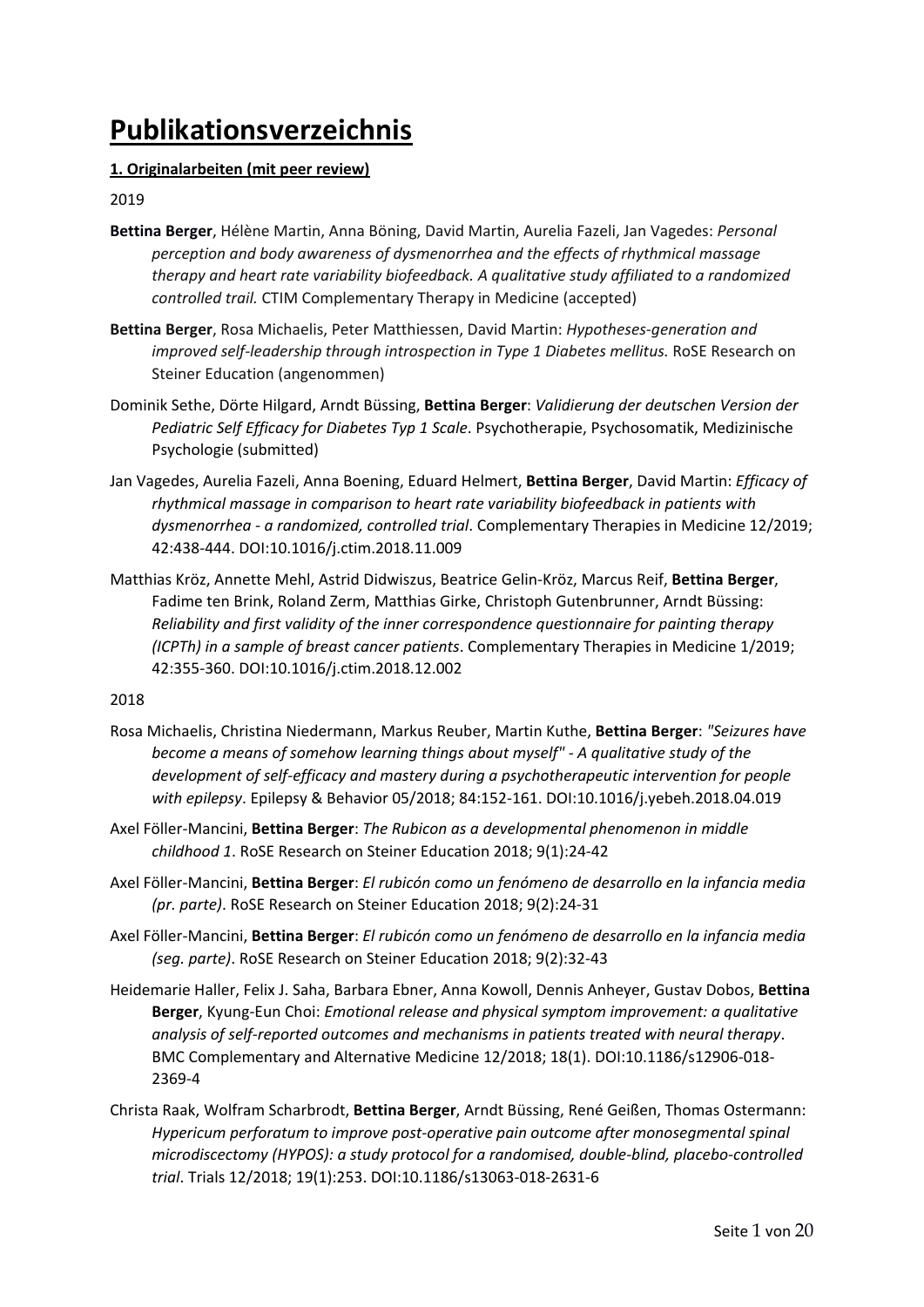- **Bettina Berger**, Dominik Sethe, Dörte Hilgard, David Martin, Peter Heusser: *Design of a selfmanagement program for children aged 6-12 years with type 1 Diabetes Mellitus at the Community Hospital Herdecke, Germany*. Complementary Medicine Research 08/2017; 24(4):255-263. DOI:10.1159/000479532
- **Bettina Berger**, Peter Heusser: *How to become an agent of one's own healing processes: Selfmanagement for chronically ill patients in integrative health care*. Complementary Medicine Research 08/2017; 24(4):202-204. DOI:10.1159/000479545
- Bettina Berger, Katja Boehm: *This isn'<sup>[2]</sup>2t just a phantom, menopause, but you can vent your feelings - qualitative evaluation of evidence based health information (EBHI) material*. Journal of Woman's Reproductive Health 2017; 2(1):10-22. DOI:10.14302/issn.2381-862X.jwrh-17-1822
- **Bettina Berger**, Christiane Schwarz, Martina Schwiegershausen, Holger Cramer, Katja Böhm, Axel Föller-Mancini, Rosa Michaelis, David Martin, Peter Heusser: *Self-realization – individual medicine from the patient's perspective*. Complementary Medicine Research 04/2017;24(Suppl 1)
- Rosa Michaelis, Christina Niedermann, **Bettina Berger**: *How can we enhance the sense of self-efficacy in epilepsy individual responses from 2 qualitative case reports*. Complementary Medicine Research 08/2017; 24(4):215-224. DOI:10.1159/000468986
- Rosa Michaelis, **Bettina Berger**: *Mindfulnes-based therapy enhances quality of life in drug resistant epilepsy*. Complementary Medicine Research 04/2017; 24(Suppl 1):210-213
- Peter Heusser, Johannes Weinzirl, Rene Ebersbach, **Bettina Berger**, Ulrich Weger, Arndt Büssing, Martina Schwiegershausen: *A humanistic understanding of persons as a prerequisite for person-centeredness*. Complementary Medicine Research 04/2017; 24(Suppl 1):3-9. DOI:10.1159/000460271
- Michael Thiel, Alfred Längler, Melanie Schwermer, Tycho Jan Zuzak, **Bettina Berger** Christiane Schwarz, Martina Schwiegershausen, Holger Cramer, Katja Böhm, Axel Föller-Mancini, Rosa Michaelis, David Martin, Peter Heusser, Gunver Sophia Kienle, Milena Mussler, Dieter Fuchs, Helmut Kiene, Christa Raak, Thomas Ostermann, Stephan Baumgartner, Friedrich Edelhäuser, Dirk Cysarz, Diethard Tauschel, Gabriele Lutz, Christian Scheffer: *Person-centeredness in integrative health care and integrative medical education.* Complementary Medicine Research 04/2017; 24(Suppl 1):10-21. DOI:10.1159/000460277
- Katja Boehm, **Bettina Berger**, Ulrich Weger, Peter Heusser: *Does the model of additive effect in placebo research still hold true? A narrative review*. 03/2017; JRSM open 8(3):205427041668143. DOI:10.1177/2054270416681434
- Matthias Kröz, Marcus Reif, Augustina Glinz, **Bettina Berger**, Andreas Nikolaou, Roland Zerm, Benno Brinkhaus, Matthias Girke, Arndt Büssing, Christoph Gutenbrunner: *Impact of a combined multimodal-aerobic and multimodal intervention compared to standard aerobic treatment in breast cancer survivors with chronic cancer-related fatigue - results of a three-armed pragmatic*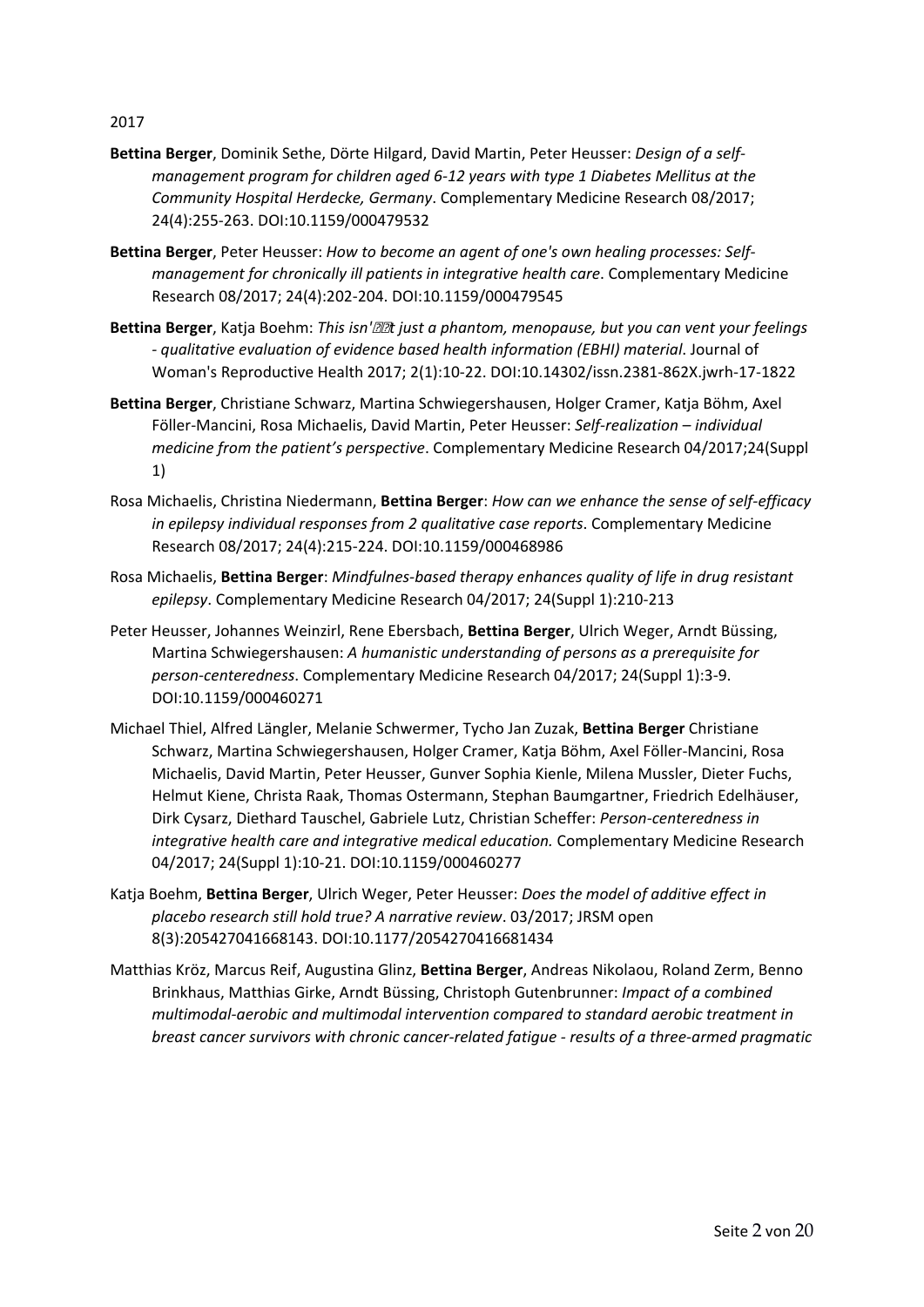*trial in a comprehensive cohort design*. BMC Cancer 02/2017; 17(1):166. DOI:10.1186/s12885- 017-3142-7

# 2016

- Christiane Schwarz, Mechthild Gross, Peter Heusser, **Bettina Berger**: *Women's perceptions of induction of labour outcomes: Results of an online-survey in Germany*. Midwifery 02/2016; 35:3-10. DOI:10.1016/j.midw.2016.02.002
- Christiane Schwarz, Erich Weiss, Christine Loytved, Rainhild Schäfers, Thomas König, Peter Heusser, **Bettina Berger**: *Eine Analyse bundesdeutscher Perinataldaten 2004 bis 2013: Die Geburt einleiten?* Deutsche Hebammen Zeitschrift 68(1):54-58
- Christiane Schwarz, Erich Weiss, Christine Loytved, Rainhild Schäfers, Thomas König, Peter Heusser, **Bettina Berger**: *Fetale Mortalität bei Einlingen ab Termin*. Die Hebamme 06/2016; 29(03):173- 176. DOI:10.1055/s-0042-108381
- Christiane Schwarz, Rainhild Schäfers, Christine Loytved, Peter Heusser, Michael Abou-Dakn, Thomas König, **Bettina Berger**: *Temporal trends in fetal mortality at and beyond term and induction of*  labor in Germany 2005-2012: data from German routine perinatal monitoring. Archives of Gynecology and Obstetrics 07/2016;293:335-343. DOI:10.1007/s00404-015-3795-x
- Gabriele Lutz, Gudrun Roling, **Bettina Berger**, Friedrich Edelhäuser, Christian Scheffer: *Reflective practice and its role in facilitating creative responses to dilemmas within clinical communication - a qualitative analysis*. BMC Medical Education 12/2016; 16(1):301. DOI:10.1186/s12909-016- 0823-x
- Katja Boehm, **Bettina Berger**, Thomas Ostermann, Peter Heusser: *Placebo effects in medicine: A bibliometric analysis*. JRSM Open 07/2016; 7(7):1-4. DOI:10.1177/2054270416643890
- Ulrich W Weger, **Bettina Berger**, Katja Boehm, Peter Heusser: *The psychological dimensions of placebo-studies: Recommendations for study designs*. European Psychologist 04/2016; 21(2):122-130. DOI:10.1027/1016-9040/a000251

- **Bettina Berger**, Matthias Bertram, Jenny Lena Kanitz, Kim Pretzer, Georg Seifert: *''Like walking into an empty room'': Effects of eurythmy therapy on stress perception in comparison with a sports intervention from the subjects' perspective—a qualitative study*. Evidence-based Complementary and Alternative Medicine 03/2015; 2015(856107):1-11. DOI:10.1155/2015/856107
- Christiane Schwarz, Erich Weiss, Christine Loytved, Rainhild Schäfers, Thomas König, Peter Heusser, **Bettina Berger**: *Fetal mortality in singleton foetuses at and beyond term. An analysis of German perinatal data 2004-2013*. Zeitschrift für Geburtshilfe und Neonatologie 03/2015; 219(2):81-85. DOI:10.1055/s-0034-1398659
- Christiane Schwarz, Mechthild M Groß, Peter Heusser, **Bettina Berger**: *Geburtseinleitung: die Perspektive der Frauen*. Zeitschrift für Geburtshilfe und Neonatologie 11/2015; 219(S 01). DOI:10.1055/s-0035-1566524
- Sibel Altin, Anna Passon, Sibylle Kautz-Feimuth, **Bettina Berger**, Stephanie Stock: *A qualitative study on barriers to evidence-based practice in patient counseling and advocacy in Germany*. BMC Health Services Research 08/2015; 15(317). DOI:10.1186/s12913-015-0979-9
- Matthias Kröz, Marcus Reif, Danilo Pranga, **Bettina Berger**, Andreas Nikolaou, Roland Zerm, Benno Brinkhaus, Christian Heckmann, Matthias Girke, Christian Bartsch, Christoph Gutenbrunner, Désirée Lötzke, Arndt Büssing: *Effectiveness of a multimodal and combined therapy in breast*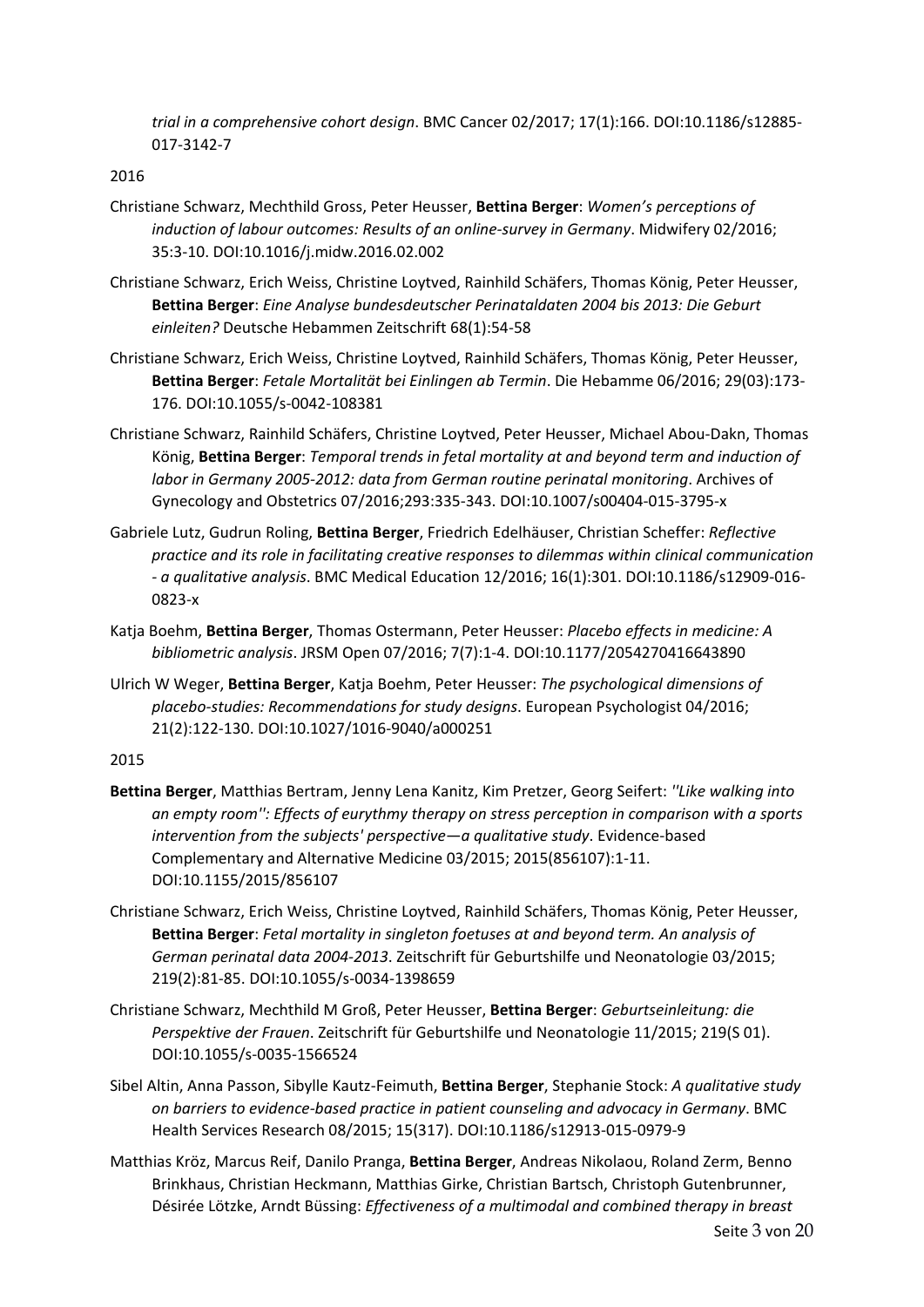*cancer survivors with cancer-related fatigue on self-regulation and internal coherence*. European Journal of Integrative Medicine 09/2015; 7:12. DOI:10.1016/j.eujim.2015.09.034

- Matthias Kröz, Marcus Reif, Augustina Glinz, **Bettina Berger**, Andreas Nikolaou, Roland Zerm, Benno Brinkhaus: M*ultimodal and combined multimodal-aerobic therapy in breast cancer survivors with cancer-related fatigue*. Journal of Clinical Oncology 2015; 33(15\_suppl):e20717-e20717
- Désirée Lötzke, Daniela Rodrigues Recchia, Matthias Kröz, Marcus Reif, Christoph Gutenbrunner, Roland Zerm, Andreas Nikolaou, **Bettina Berger**, Arndt Büssing: *The influence of a multimodal therapy concept on health-related quality of life in breast cancer survivors with cancer-related fatigue in comparison to a standard aerobic therapy*. European Journal of Integrative Medicine 09/2015; 7:14. DOI:10.1016/j.eujim.2015.09.039
- Stephanie Stock, Sibel Altin, Stefan Palmowski, **Bettina Berger**, Anna Passon: *Patients' advocates and counselors: Perceived needs in education and Training.* Patient Education and Counseling 06/2015; 98(11):1431-1438. DOI:10.1016/j.pec.2015.06.014

# 2014

- Peter Heusser, Sabine Eberhard, Johannes Weinzirl, Pascale Orlow, **Bettina Berger**: *Problems in integrative postgraduate medical training of physicians at anthroposophic hospitals in Germany and Switzerland*. Forschende Komplementärmedizin /Research in Complementary Medicine 08/2014; 21(4):223-230. DOI:10.1159/000366187
- Sabine Eberhard, Johannes Weinzirl, Pascale Orlow, **Bettina Berger**, Peter Heusser: *Recommendations for problem solving in integrative postgraduate medical training of physcians at anthroposophic hospitals in Germany and Switzerland*. Forschende Komplementärmedizin/Research in Complementary Medicine 09/2014; 21(5):284-293. DOI:10.1159/000366186
- Peter Heusser, Sabine Eberhard, **Bettina Berger**, Johannes Weinzirl, Pascale Orlow: *The subjectively perceived quality of postgraduate medical training in integrative medicine within the public healthcare systems of Germany and Switzerland: The example of anthroposophic hospitals*. BMC Complementary and Alternative Medicine 06/2014; 14(1):191. DOI:10.1186/1472-6882- 14-191

- **Bettina Berger**, Anja Gerlach, Sylvia Groth, Ulla Sladek, Katharina Ebner, Ingrid Mühlhauser, Anke Steckelberg: *Competence training in evidence-based medicine for patients, patient counsellors, consumer representatives and health care professionals in Austria: A feasibility study*. Zeitschrift für Evidenz, Fortbildung und Qualität im Gesundheitswesen 02/2013; 107(1):44-52. DOI:10.1016/j.zefq.2012.11.013
- Holger Cramer, Romy Lauche, Heidemarie Haller, Jost Langhorst, Gustav Dobos, **Bettina Berger**: *"I'm More in Balance": A Qualitative Study of Yoga for Patients with Chronic Neck Pain*. Journal of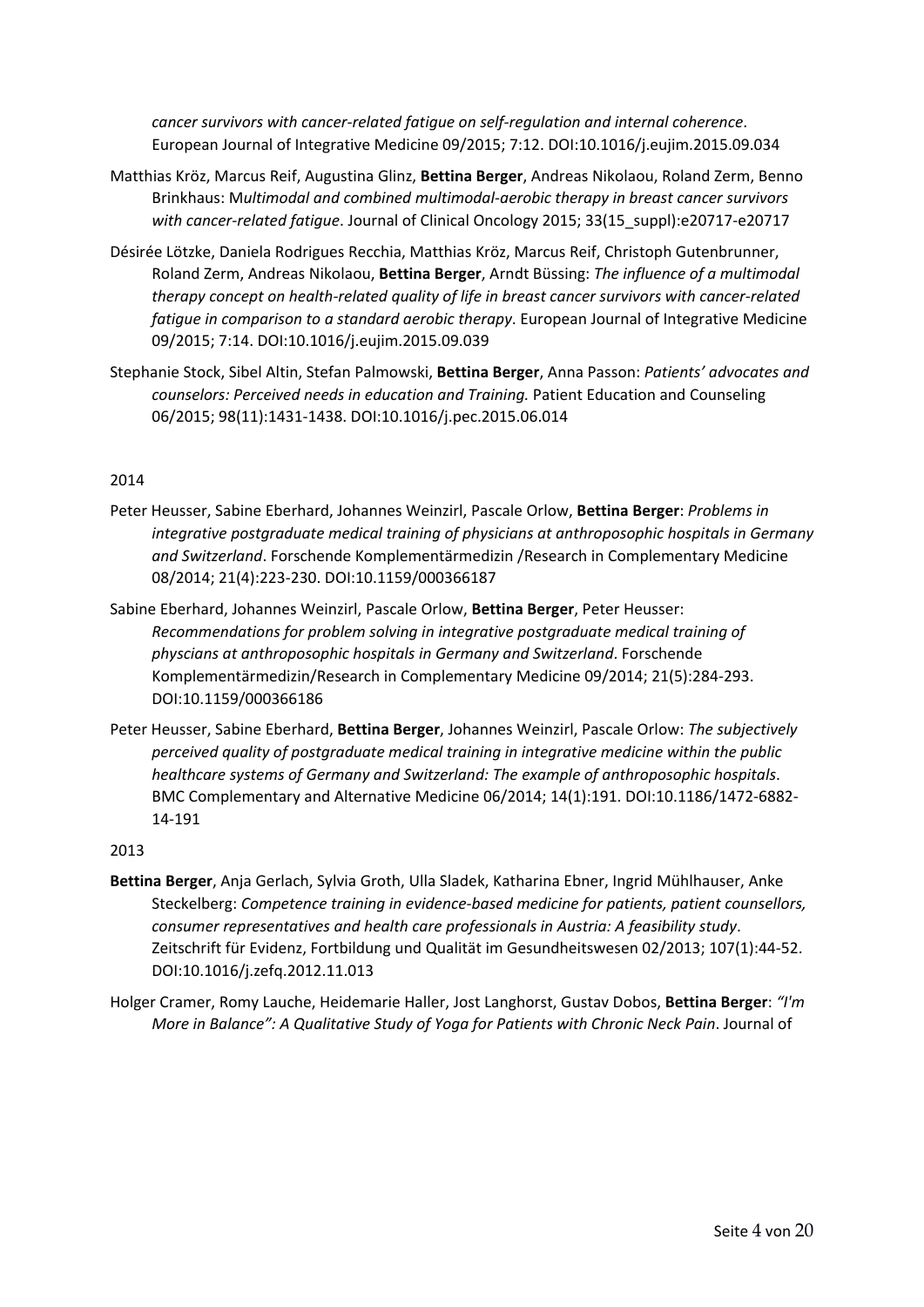alternative and complementary medicine 01/2013; 19(6):536-542. DOI:10.1089/acm.2011.0885

- Brigitte Franzel, Martina Schwiegershausen, Peter Heusser, **Bettina Berger**: *How to locate and appraise qualitative research in complementary and alternative medicine*. BMC Complementary and Alternative Medicine 06/2013; 13(1):125. DOI:10.1186/1472-6882-13-125
- Frank Schellhammer, Thomas Ostermann, Götz Krüger, **Bettina Berger**, Peter Heusser: *Good scent in MRI: Can scent management optimize patient tolerance?* Acta Radiologica 03/2013; 54(7). DOI:10.1177/0284185113482606

# 2012

- Romy Lauche, Holger Cramer, Heidemarie Haller, Frauke Musial, Jost Langhorst, Gustav J Dobos, **Bettina Berger**: *My back has shrunk: The influence of traditional cupping on body image in patients with chronic non-specific neck pain*. Forschende Komplementärmedizin 04/2012; 19(2):68-74. DOI:10.1159/000337688
- Veronika Müller, Norbert Schmacke, Petra Kolip, **Bettina Berger**: *Desirable, unfamiliar and in need of communication – the evidence-based decision aid of the Institute for Quality and Efficiency in Health Care (IQWiG)*. Zeitschrift für Evidenz, Fortbildung und Qualität im Gesundheitswesen 01/2012; 106(4):290-294
- Peter Heusser, Edmund Neugebauer, **Bettina Berger**, Eckhart G. Hahn: *Integrative und personalisierte Gesundheitsversorgung – Forderungen für ein zeitgemäßes Gesundheitssystem*. Das Gesundheitswesen 08/2012; 75(03). DOI:10.1055/s-0032-1321745
- Frank Schellhammer, **Bettina Berger**, Götz Krüger, Thomas Ostermann, Peter Heusser: *Raumaromatisierung zur Verbesserung der Patiententoleranz gegenüber MRT-Untersuchungen*. RöFo - Fortschritte auf dem Gebiet der R 05/2012; 184(S 01). DOI:10.1055/s-0032-1311043

# 2011

Beth A Lown, Jennifer Kryworuchko, Christiane Bieber, Dustin M Lillie, Charles Kelly, **Bettina Berger**, Andreas Loh: *Continuing professional development for interprofessional teams supporting patients in healthcare decision making*. Journal of Interprofessional Care 06/2011; 25(6):401- 408. DOI:10.3109/13561820.2011.583563

# 2010

**Bettina Berger**, Anke Steckelberg, Gabriele Meyer, Jürgen Kasper, Ingrid Mühlhauser: *Training of patient and consumer representatives in the basic competencies of evidence-based medicine: A feasibility study*. BMC Medical Education 02/2010; 10(1):16. DOI:10.1186/1472-6920-10-16

# 2008

**Bettina Berger**, Matthias Lenz, Ingrid Mühlhauser: *Patient zufrieden, Arzt gut? Inwiefern ist Patientenzufriedenheit ein Indikator für die Qualität der hausärztlichen Versorgung?* Zeitschrift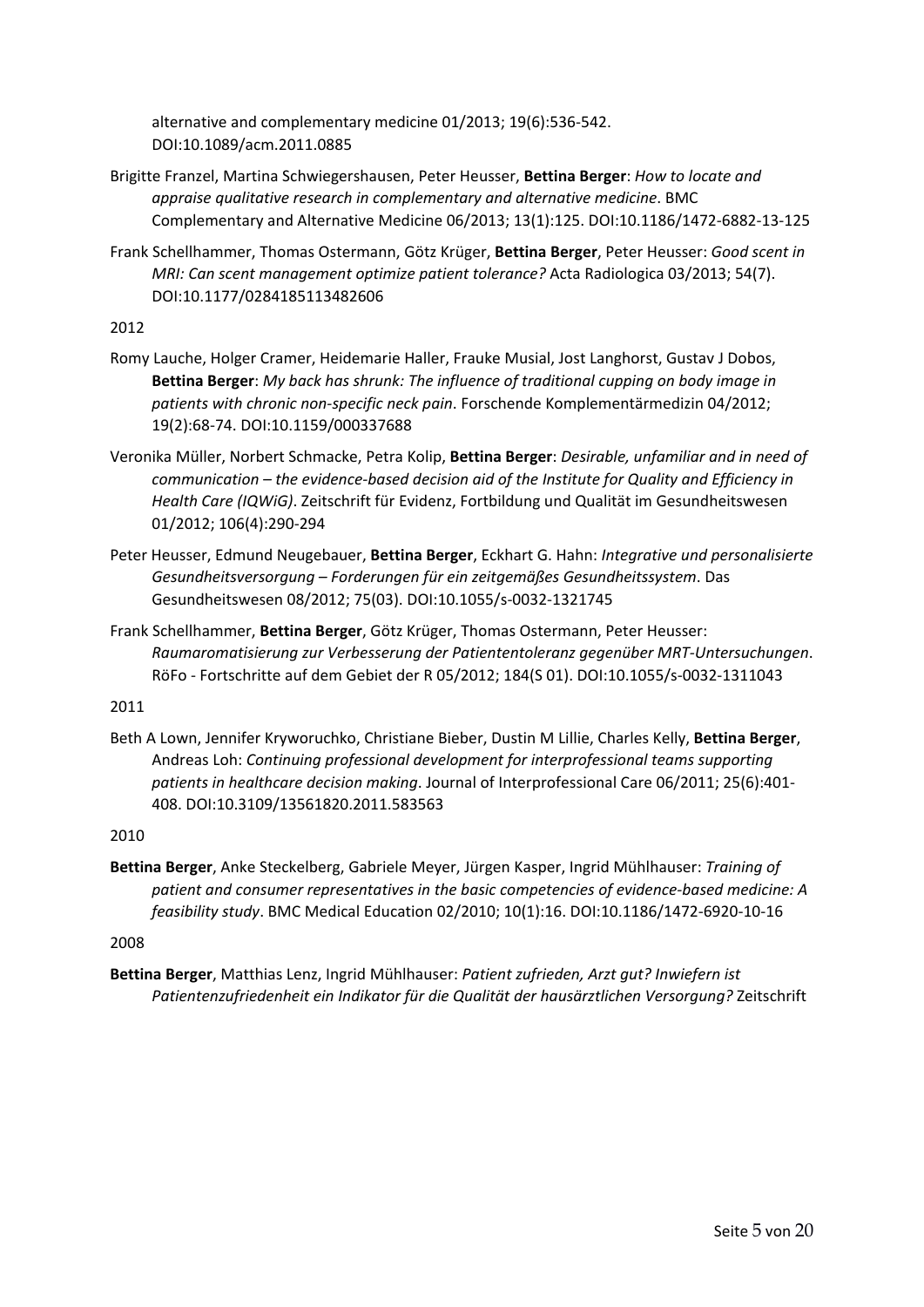für Evidenz Fortbildung und Qualität im Gesundheitswesen 07/2008; 102(5):299-306. DOI:10.1016/j.zgesun.2008.01.004

# 2006

Christoph Heesen, **Bettina Berger**, Johannes Hamann, Jürgen Kasper: *Empowerment, Adhärenz, evidenzbasierte Patienteninformation und partizipative Entscheidungsfindung bei MS – Schlagworte oder Wegweiser?* Neurologie und Rehabilitation 01/2006; 12(4):232-238

# 2005

- **Bettina Berger**, Kerstin Studt, Kay Krause, Rebecca Seyfert, Jörg Klemme, Anke Steckelberg: *Protection of study participants through standardised information: Proposal of a unified criterion catalogue for the activities of ethics committees - Results of an expert survey*. Zeitschrift für Ärztliche Fortbildung und Qualitatssicherung 02/2005; 99(6):389-95
- Sascha Köpke, **Bettina Berger**, Anke Steckelberg, Gabriele Meyer: *Evaluation tools for patient information commonly used in Germany - A critical analysis*. Zeitschrift für Ärztliche Fortbildung und Qualitatssicherung 02/2005; 99(6):353-357
- Anke Steckelberg, **Bettina Berger**, Sascha Köpke, Christoph Heesen, Ingrid Mühlhauser: *Criteria of evidence-based patient information*. Zeitschrift für Ärztliche Fortbildung und Qualitatssicherung 02/2005; 99(6):343-351

# **Herausgeberschaft/Zeitschrift**

**Bettina Berger**, Peter Heusser: *Special Issue: Self-management and integrative medicine*. Complementary Medicine Research 08/2017; 24(4):197-272. ISSN online: 2504-2106

# **Originalarbeiten (ohne peer review)**

# 2019

**Bettina Berger**, Arndt Büssing, Andreas Michalsen, Rainer Stange, David Martin: F*asten für Menschen mit Typ 1 Diabetes (FaMeD1). Pilotstudie in Hinblick auf Machbarkeit und diabetesbezogene Lebensqualität – ein Studienprotokoll.* Ernährung und Medizin 02/2019; 34(02). DOI:10.1055/a-0831-6231

**Bettina Berger**: *Freiräume schaffen.* Medizin individuell 01/2019; 69:22-25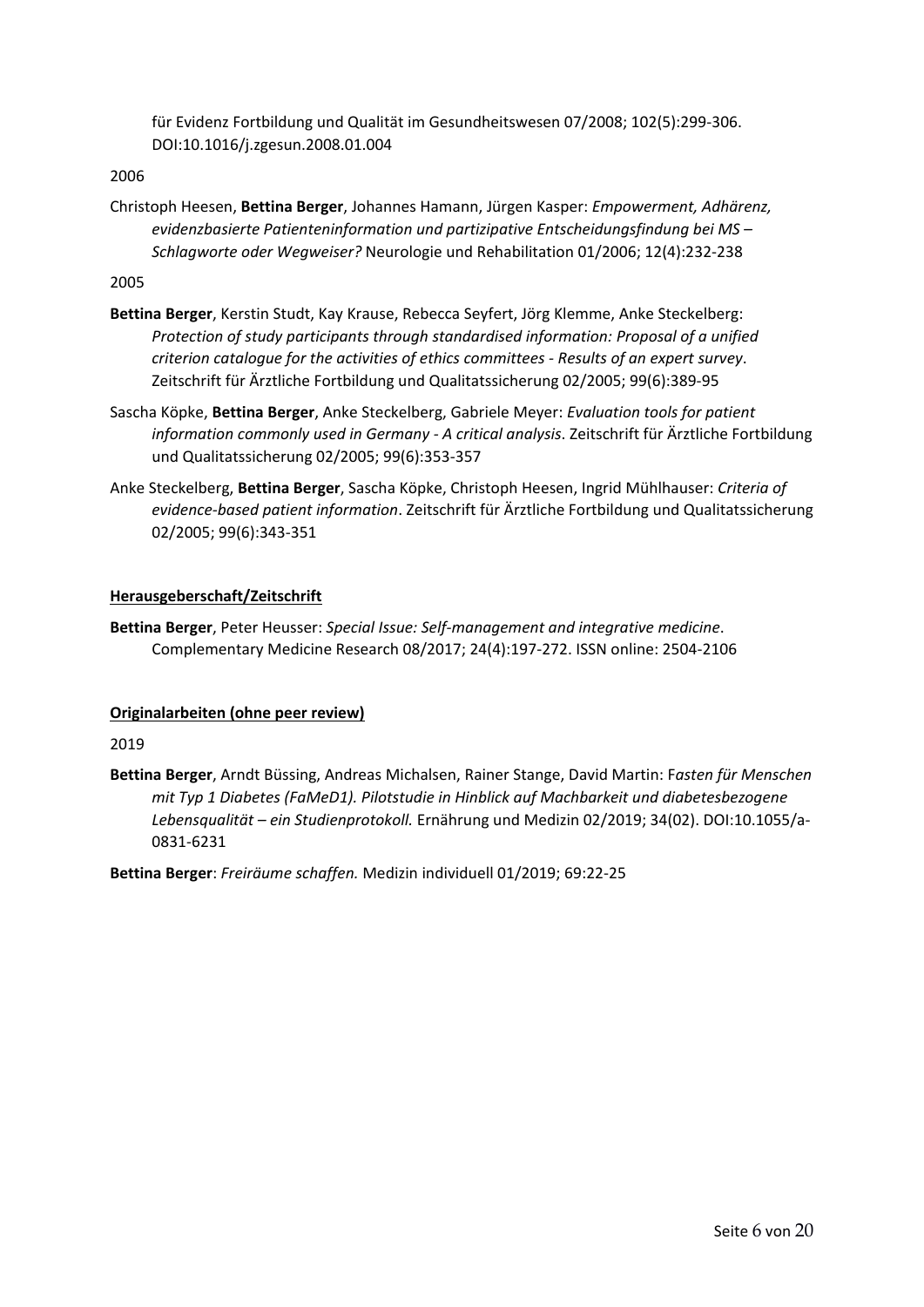2015

- **Bettina Berger**: *Evidenzbasiert – präferenzbasiert. Wie passt das zusammen?* Dr. med. Mabuse Zeitschrift im Gesundheitswesen 11/2015; 218(6):48-50
- **Bettina Berger**, Axel Föller-Mancini, David Martin: *Neues Forschungsprojekt zum Rubikon sucht Eltern*. Erziehungskunst 03/2015

Beate Küppers, **Bettina Berger**: *Gute Praxis in der Forschung*. Oya 2015; 31

2014

**Bettina Berger**: *Tagungsbericht zum Rubikonsymposium.* Merkurstab 4/2014

2013

Christine Loytved, **Bettina Berger**, Christiane Schwarz: *Zur Qualität von Informationsmaterial: Der Einbezug der Zielgruppe*. Hebamme.ch 05/2013; 111(5):9-11

2012

- **Bettina Berger**, Axel Föller-Mancini, David Martin: *Skizze eines Forschungsprojekts zum Rubikon*. Merkurstab 12/2012
- Doris Knorr, Kerstin Furkert, **Bettina Berger**: *Entscheidungshilfe bei Terminüberschreitung*. Deutsche Hebammenzeitschrift 03/2012; (3):36-39

2010

Maren Stamer, Veronika Müller, **Bettina Berger**, Norbert Schmacke: *Perspektiven von Patientinnen und Patienten auf ihre Versorgung durch homöopathisch tätige Ärzte und Ärztinnen – Eine qualitative Studie*. Arbeits- und Koordinierungsstelle Gesundheitsversorgungsforschung (AKG) im Verein zur Förderung der wissenschaftlichen Forschung (VFwF e.V.) in der Freien Hansestadt Bremen, Abschlussbericht 02/2010

2008

- Norbert Schmacke, Marion Stamer, Heidi Niehus, **Bettina Berger**: *Wanted: Der Hausarzt.* Gesundheit und Gesellschaft 2008;11(7-8):37-42.
- Norbert Schmacke, Heidi Niehus, Maren Stamer, **Bettina Berger**: *Abschied vom Hausarzt?.* Impulse aus der Forschung 02/2008; (02):14-17
- Norbert Schmacke, Heidi Niehus, **Bettina Berger**, Maren Stamer: *Die Sicherung der hausärztlichen Versorgung in der Perspektive des ärztlichen Nachwuchses und niedergelassener Hausärztinnen und Hausärzte*. Universität Bremen, Projektbericht 2008

2003

**Bettina Berger**: *Patientenberatung in Deutschland.* Dr. med. Mabuse – Zeitschrift im Gesundheitswesen 2003; 145:50-53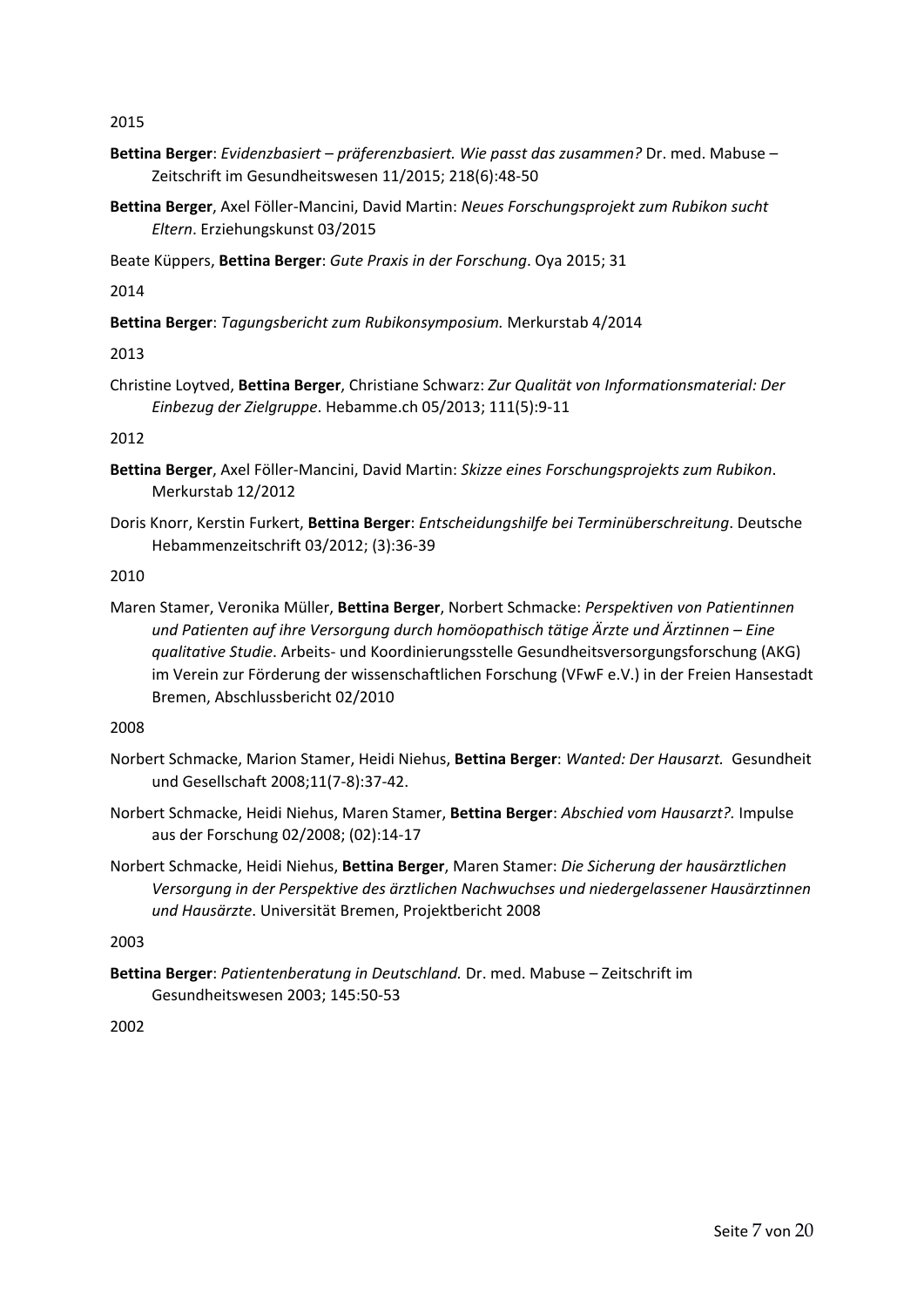- Christoph Kranich, Karl Vitt, **Bettina Berger**, Ron Pritzkuleit, Christoph Erben: *Verbraucherinformation über Leistungen und Qualität der Anbieter von Gesundheitsdienstleistungen in Europa. Band 1*. Patientennavigation, Bericht der Verbraucherzentrale Hamburg e.V. 08/2002:1-69
- Christoph Kranich, **Bettina Berger**: *Verbraucherinformation über Leistungen und Qualität der Anbieter von Gesundheitsdienstleistungen in Europa. Band 2. Länderberichte: Deutschland*. Patientennavigation, Bericht der Verbraucherzentrale Hamburg e.V. 08/2002:1-89

# **2. Übersichtsarbeiten**

- **Bettina Berger**, Christiane Schwarz, Peter Heusser: *Watchful waiting or induction of labour - a matter of informed choice: Identification, analysis and critical appraisal of decision aids and patient information regarding care options for women with uncomplicated singleton late and post term pregnancies: A review*. BMC Complementary and Alternative Medicine 05/2015; 15(143). DOI:10.1186/s12906-015-0663-y
- Brigitte Franzel, Martina Schwiegershausen, Peter Heusser, **Bettina Berger**: *Individualised medicine from the perspectives of patients using complementary therapies: A meta-ethnography approach*. BMC Complementary and Alternative Medicine 06/2013; 13(1):124. DOI:10.1186/1472-6882-13-124

# **3. Publizierte Konferenzbeiträge**

2018

**Bettina Berger**: *Ein Gefühl für die rechte Zeit? - Kairos und Chronos aus der Patientenperspektive.* In: Peter F. Matthiessen (Hrsg.): Zur Bedeutung der Zeit in der Medizin. Für eine zeitliche Kultivierung der Patienten-Arzt-Begegnung. 02/2018; ML Verlag Mediengruppe Oberfranken, Fachverlag GmbH und Co KG Kulmbach. ISBN: 978-3-947566-28-0

2015

**Bettina Berger**: *Möglichkeiten und Gefährdungen der Individualitätsentwicklung im Kontext medizinischer Betreuung am Beispiel des insulinpflichtigen Diabetes mellitus, Typ 1*. In: Johannes Weinzirl, Peter Heusser (Hrsg.): Die menschliche Individualität - verloren und neu gesucht. Wittener Kolloquium Humanismus, Medizin und Philosophie. 07/2015:139-158; Königshausen & Neumann Würzburg. ISBN: 978-3-8260-5508-9

2013

**Bettina Berger**: *Ekspertokracja czy demokracja? UdziaL pacjenta w tworzeniu fktów naukowych w medycynie na przykladzie diabetologii opratej na faktach*. In: Bozena Choluj, Jan C. Jorden (Hrsg.): Od faktu naukowego do producji wiedzy - Ludwik Fleck i jego znaczenie dla nauki i praktyki badawczej. 01/2013; Pawel Piszczatowski

2011

**Bettina Berger**, Ulla Sladek, Anja Gerlach, Eva Matyas, Sylvia Groth*: "Wissen macht stark und gesund"-Kompetenztraining zur Stärkung von kritischer Gesundheitsbildung: Inhalte, Methoden und erste Ergebnisse*. In: Bettina Berger (Hrsg.): Raum für Eigensinn. Ergebnisse eines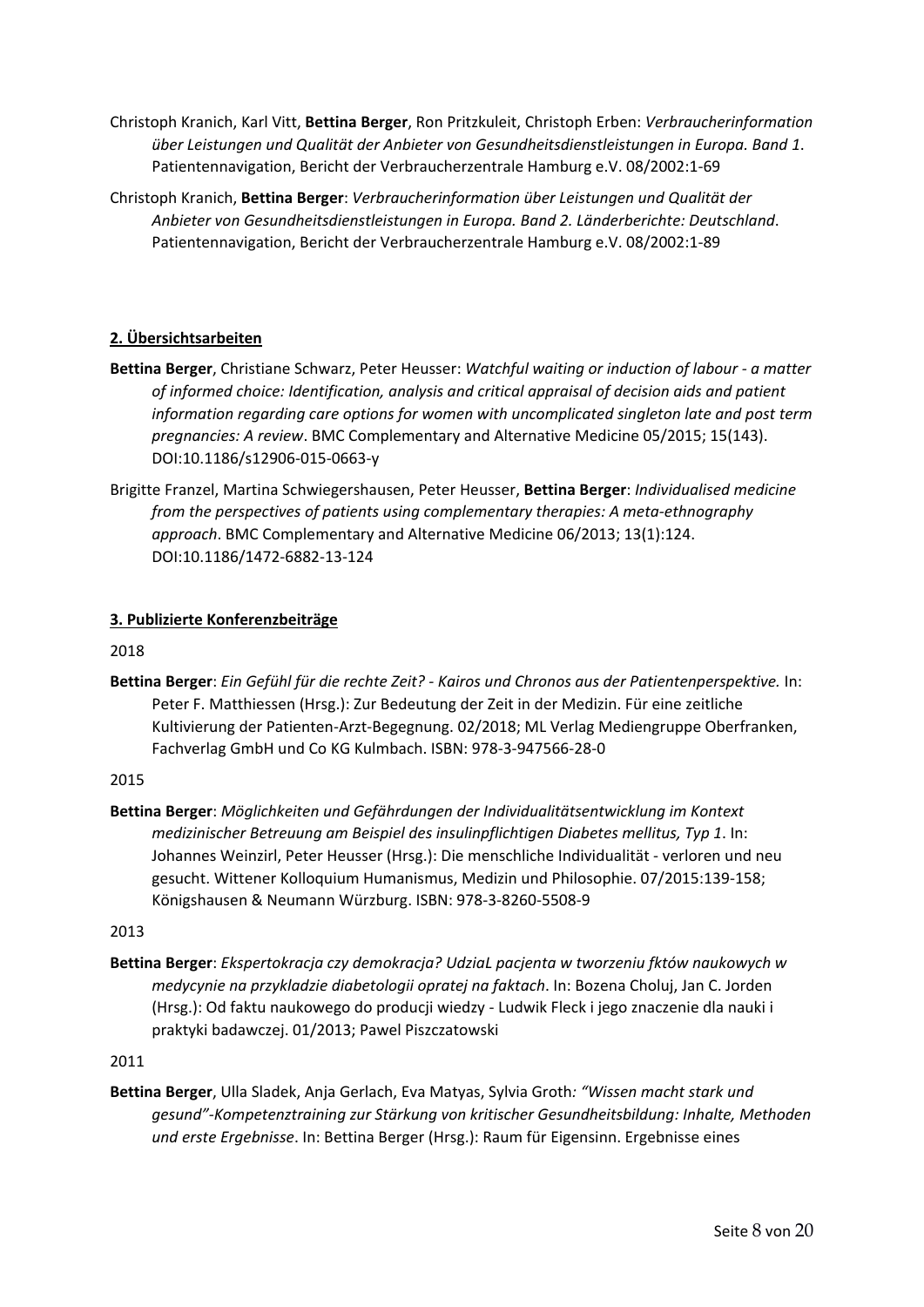Expertentreffens zur Patientenkompetenz. CAM Expertise. 01/2011:165-188; KVC-Verlag Essen. ISBN: 978-3-86864-006-9, DOI:10.13140/2.1.4506.7041

**Bettina Berger***: Raum für Eigensinn*. In: Bettina Berger (Hrsg.): Raum für Eigensinn. Ergebnisse eines Expertentreffens zur Patientenkompetenz. CAM Expertise, 01/2011:1-19; KVC-Verlag Essen. ISBN: 978-3-86864-006-9, DOI:10.13140/2.1.4506.7041

2010

**Bettina Berger**: *Der gute Arzt aus Patientensicht*. In: Claudia Witt (Hrsg.): Der gute Arzt aus interdisziplinärer Sicht. CAM Expertise 12/2010:75-91; KVC Verlag Essen. ISBN: 978-3-86864- 001-4

2007

**Bettina Berger**: *Expertokratie oder Demokratie? Bedeutung der Patientenbeteiligung für die Entstehung wissenschaftlicher Tatsachen in der Medizin am Beispiel der evidenzbasierten Diabetologie*. In: Jan C Joerden, Bozena Choluj (Hrsg.): Von der wissenschaftlichen Tatsache zur Wissensproduktion - Ludwik Fleck und seine Bedeutung für die Wissenschaft und Praxis. Studien zur Ethik in Ostmitteleuropa 01/2007:191-211; Peter Lang Verlag

# **4. Buchbeiträge**

2016

- Matthias Bertram, **Bettina Berger**, Jenny Lena Kanitz, Kim Pretzer, Georg Seifert: *"Das ist halt eine Form von 'anderer Welt', in die man dann so reingeht"*. In: Matthias Bertram, Harald J. Kolbe (Hrsg.): *Dimensionen therapeutischer Prozesse in der Integrativen Medizin - Ein ökologisches Modell*. 03/2016:29-43; Springer Verlag. DOI:10.1007/978-3-658-12149-5\_2
- Axel Föller-Mancini, **Bettina Berger**: *Der Rubikon als Entwicklungsphänomen in der mittleren Kindheit*. In: Jost Schieren (Hrsg.): *Handbuch Waldorfpädagogik und Erziehungswissenschaft - Standortbestimmung und Entwicklungsperspektiven*. 01/2016:270-300; Belz Juventa

# 2012

Holger Cramer, Romy Lauche, Rainer Lüdtke, Claudia Hohmann, Heidemarie Haller, Andreas Michalsen, Jost Langhorst, **Bettina Berger**, Gustav Dobos: *"Ich bin mehr im Lot". Eine randomisierte mixed methods Studie zu Yoga bei chronischen Nackenschmerzen*. In: Henning Albrecht, Maria Frühwald (Hrsg.): *Jahrbuch Band 19 (2012), Karl und Veronica Carstens-Stiftung.* 01/2013: 3-24; KVC Verlag. ISBN: 978-3-86864-034-2

2010

Romy Lauche, Holger Cramer, **Bettina Berger**, Gustav Dobos, Frauke Musial: *Schröpfen und chronischer Nackenschmerz. Teil II: Körperschema*. In: Henning Albrecht, Maria Frühwald (Hrsg.): *Jahrbuch 17 (2010) Karl und Veronica Carstens-Stiftung*. 01/2011:119-123; KVC Verlag.

2008

**Bettina Berger**, Anke Steckelberg: *Bachelorstudiengang "Gesundheitswissenschaften" im Studiengang Lehramt Berufliche Schulen mit dem Abschluss Patientenschulung und -beratung an der Universität Hamburg*. In: Eva Rasky (Hrsg.): *Gesundheitsprofil für die Pflege, Pflegewissenschaften in den Berufsalltag: Möglichkeiten auf dem Gesundheitsmarkt*.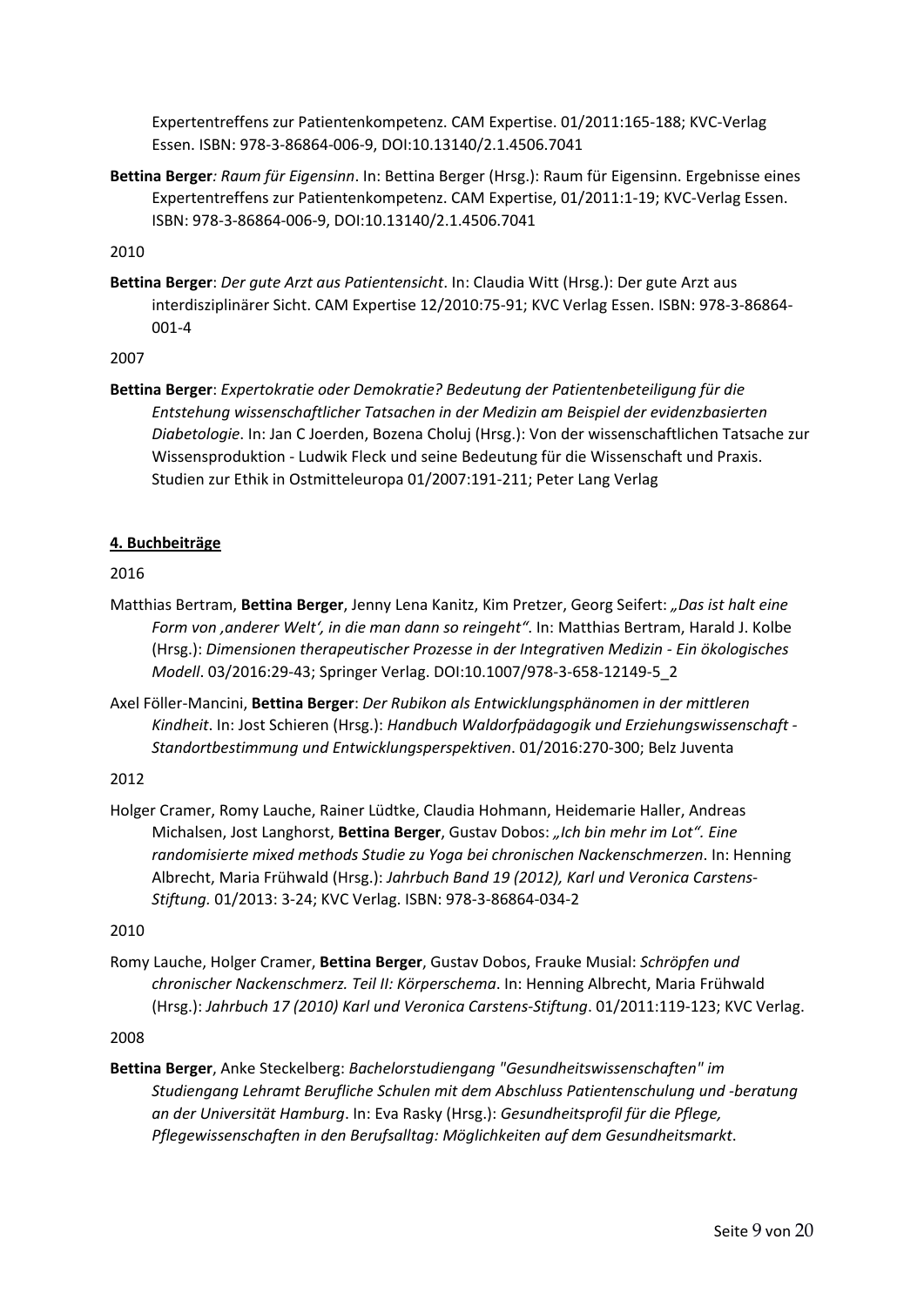01/2008:181-185; Facultas Verlags- und Buchhandels AG, Universitätsverlag Wien. ISBN: 978-3- 7089-190

2007

**Bettina Berger**, Nicole Skoetz, Olaf Weingart: *Schulung von medizinischen Laien*. In: Regina Kunz, Günter Ollenschläger, Heiner Raspe, Günther Jonitz, Norbert Donner-Banzhoff (Hrsg.): *Lehrbuch Evidenz-basierte Medizin in Klinik und Praxis*. 01/2007:427-435; Deutscher Ärzteverlag, Köln

# **Herausgeberschaft/Bücher**

- **Bettina Berger** (Hrsg.)*: Raum für Eigensinn - Ergebnis eines Expertentreffens zur Patientenkompetenz*. CAM Expertise, 01/2011; KVC-Verlag Essen. ISBN: 978-3-86864-006-9, DOI:10.13140/2.1.4506.7041
- Urs Harnischmacher, Peter Ihle, **Bettina Berger**, JürgenGoebel, Jürgen Scheller: *Checkliste und Leitfaden zur Patienteneinwilligung. Grundlagen und Anleitung für die klinische Forschung*. Schriftenreihe der Telematikplattform für Medizinische Forschungsnetze, Band 3/2006; Medizinisch-Wissenschaftliche Verlagsgesellschaft Berlin
- **Bettina Berger**: *Krankheit als Konstruktion - Diabetes mellitus im Vergleich von Schulmedizin und Homöopathie*. 01/2003; KVC- Verlag Essen

#### **5. Vorträge und Poster (zitierfähige Abstracts, ab 2010)**

2019

- **Bettina Berger**: *Phenomenological first-person perspective in respect to the daily life with type 1 diabetes mellitus*. Conference on First-Person Science of Consciousness, Witten 05/2019
- **Bettina Berger**, Rainer Stange, Daniela Liebscher, Andreas Michalsen, Arndt Büssing, Kurt Schmelzer, David Martin: *Buchingerfasten für Typ-1-Diabetiker*. 18. internationaler Kongress der Ärztegesellschaft für Heilfasten und Ernährung e.V., Überlingen 06/2019
- **Bettina Berger**, Rainer Stange, Daniela Liebscher, Andreas Michalsen, Arndt Büssing, Kurt Schmelzer, David Martin: *Fastenintervention nach Buchinger für Menschen mit Type 1 Diabetes mellitus (T1DM) in Hinblick auf Sicherheit und Machbarkeit.* Vortrag, Deutscher Diabetes Kongress, Berlin 05/2019

- Dominik Sethe, Dörte Hilgard, Thomas Ostermann, **Bettina Berger**: *Retrospektive Kosten-Wirksamkeits-Analyse einer integrativen Diabetesschulung für Kinder und Jugendliche mit Typ-1-Diabetes*. Japed 2018, Weimar 11/2018. DOI:10.1007/s00112
- Heidemarie Haller, Felix J. Saha, Barbara Ebner, Anna Kowoll, Dennis Anheyer, Gustav Dobos, **Bettina Berger**: *Emotional release and physical symptom improvement: a qualitative analysis of therapeutic mechanisms of neural therapy*. Journal of Acupuncture and Meridian Studies 11/2018; 11(4):226-227
- Heidemarie Haller, Felix J. Saha, Barbara Ebner, Anna Kowoll, Dennis Anheyer, Gustav Dobos, **Bettina Berger**, Kyung-Eun Choi: *Emotional Release and Physical Symptom Improvement: An*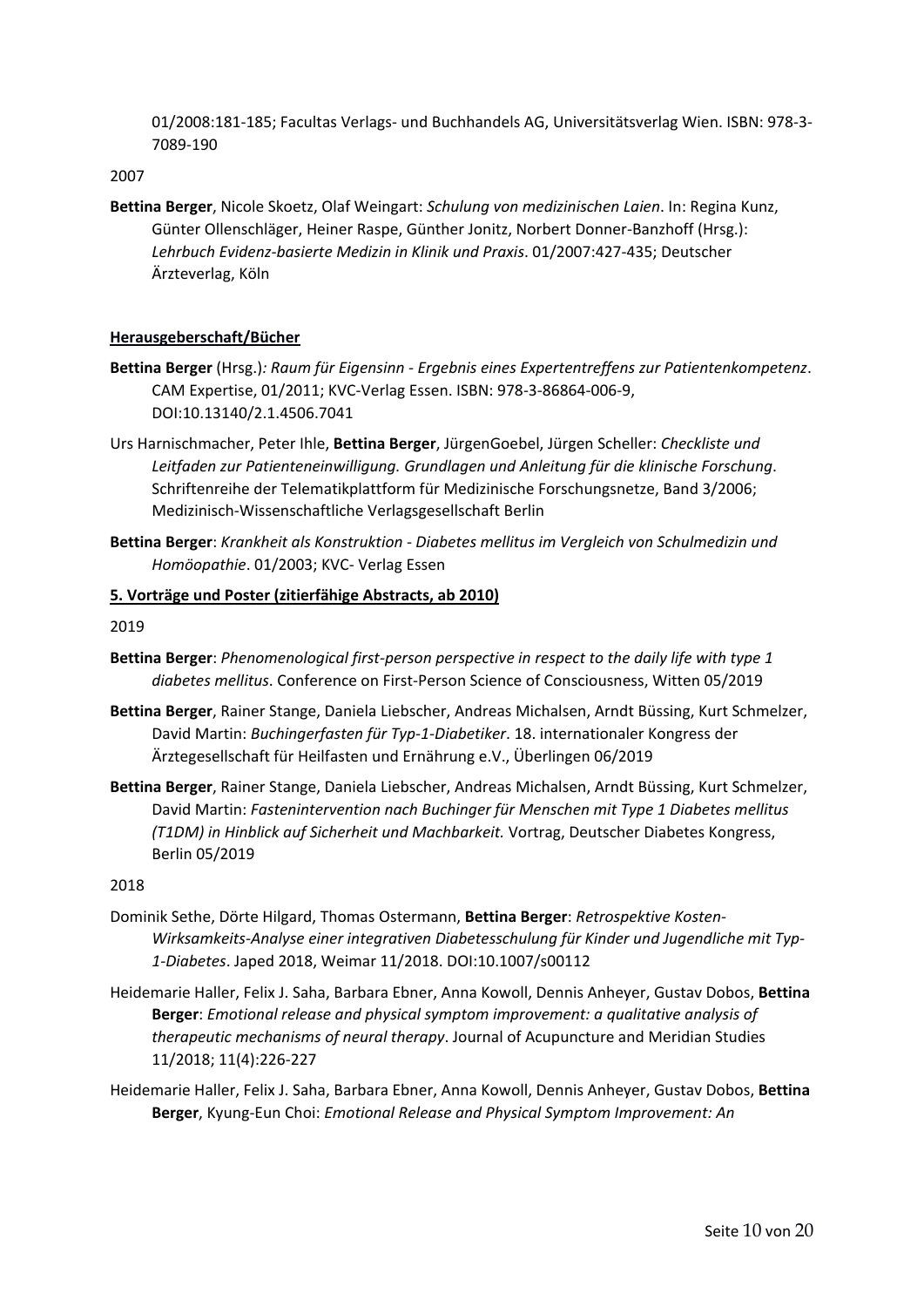*Qualitative Analysis of Therapeutic Mechanisms of Neural Therapy*. ICMART-iSAMS, München 08/2018. DOI:10.1016/j.jams.2018.08.129

- Annette Mehl, D Brauer, Astrid Didwiszus, Beatrice Gelin-Kröz, Danilo Pranga, Roland Zerm, **Bettina Berger**, Fadime ten Brink, Christoph Gutenbrunner, Marcus Reif, Matthias Kröz: *Das Anthroposophic Art Therapy Assessment (AART-ASSESS). Ein Fremdbeurteilungsfragebogen zur Erfassung des künstlerischen Ausdrucks in der Maltherapie*. 123. Jahreskongress der Deutschen Gesellschaft für Physikalische Medizin und Rehabilitation, Jena 09/2018. Physikalische Medizin Rehabilitationsmedizin Kurortmedizin 08/2018; 28(04):247-247. DOI:10.1055/s-0038-1668283
- Matthias Kröz, Marcus Reif, F Quittel, A Mehl, Danilo Pranga, **Bettina Berger**, Fadime ten Brink, Roland Zerm, Benno Brinkhaus, F Schad, C Bartsch, Arndt Büssing, Christoph Gutenbrunner: *Langzeitwirkung einer multimodalen und kombiniert multimodal-aeroben Intervention bei rezidivfreien Frauen mit Brustkrebs und Cancer-related Fatigue*. 123. Jahreskongress der Deutschen Gesellschaft für Physikalische Medizin und Rehabilitation, Jena 09/2018. Physikalische Medizin Rehabilitationsmedizin Kurortmedizin 08/2018; 28(04):245-245. DOI:10.1055/s-0038-1668277

- **Bettina Berger**: *Qualitative research methods in complementary and integrative medicine*. World Congress of Integrative Medicine and Health, Berlin 05/2017. BMC Complementary and Alternative Medicine 2017,17(Suppl 1):A1
- **Bettina Berger**, Dominik Sethe, Dörte Hilgard, Peter Heusser: *Is an anthroposophic curriculum for children with Type 1 Diabetes mellitus (T1DM) different from usual care?*World Congress of Integrative Medicine and Health, Berlin 05/2017. BMC Complementary and Alter native Medicine 2017,17(Suppl 1):P18
- **Bettina Berger**, Rainer Stange, Andreas Michalsen, David Martin: *Prolonged fasting in T1DM – case study from patient perspective*. World Congress of Integrative Medicine and Health, Berlin 05/2017. BMC Complementary and Alternative Medicine 2017,17(Suppl 1):O4. DOI: 10.13140/RG.2.2.33493.63203
- Dominik Sethe, Doerte Hilgard, Arndt Büssing, **Bettina Berger**: *Special characteristics of the participants in integrated training for children with type 1 diabetes mellitus (T1DM) aged between 12 and 17 years compared to traditional training*. 43rd Annual Meeting of the International Society for Pediatric and Adolescent Diabetes (ISPAD), Innsbruck 10/2017
- Domink Sethe, Arndt Büssing, **Bettina Berger**: *llustration of innovative, integrated diabetes training curricula for children and adolescents with type 1 diabetes mellitus (T1DM)*. 43rd Annual Meeting of the International Society for Pediatric and Adolescent Diabetes (ISPAD), Innsbruck 10/2017
- Brigitte Franzel Both, **Bettina Berger**, Anil Vaidya: *DRG Vergütung der Intraoperativen Radiotherapie (IORT) im GKV-System und Einfluss auf die Fallzahlenentwicklung bei Brustkrebspatientinnen im Frühstadium (2008-2015)*. Deutscher Kongress für Versorgungsforschung, Berlin 10/2017. DOI:10.3205/17dkvf227
- Heidemarie Haller, Felix Saha, Anna Kowoll, Barbara Ebner, **Bettina Berger**, Gustav J Dobos, Kyung-Eun Choi: *Physical and emotional release effects of neural therapy: A qualitative analysis of therapeutic mechanisms and health outcomes*. World Congress of Integrative Medicine and Health, Berlin 05/2017. BMC Complementary and Alternative Medicine 2017,17(Suppl 1):P67
- Roland Zerm, Augustina Glinz, Danilo Pranga, **Bettina Berger**, Fadime ten Brink, Marcus Reif, Arndt Büssing, Christoph Gutenbrunner, Matthias Kröz: *Impact of a multimodal treatment on the*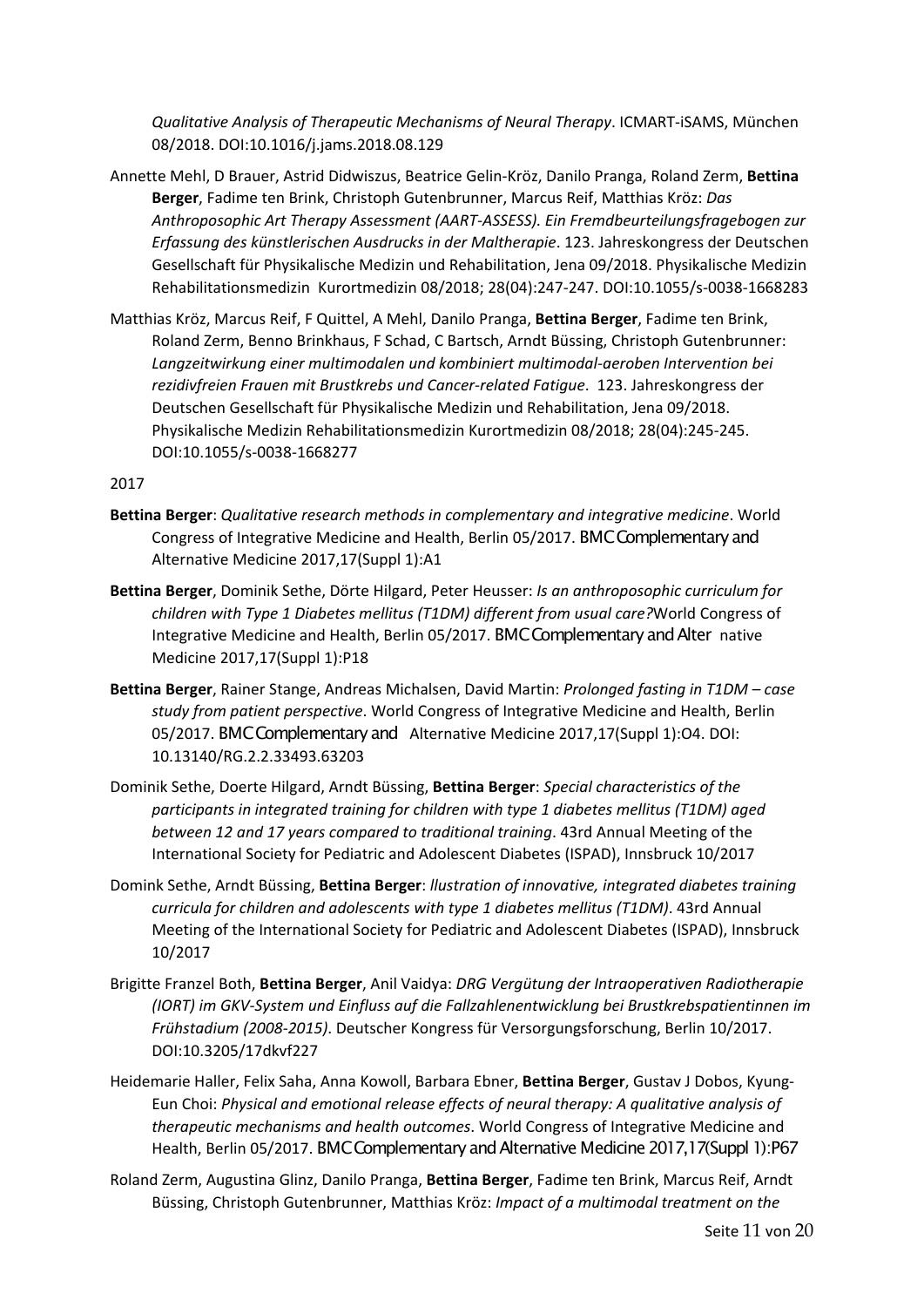*actigraphically measured activity pattern in breast cancer patients with cancer-related fatigue*. World Congress of Integrative Medicine and Health, Berlin 05/2017. BMC Complementary and Alternative Medicine 2017,17(Suppl 1):P206

Arndt Büssing, Sonny Jung, Désirée Lötzke, Daniela Recchia, Sibylle Robens, Thomas Ostermann, **Bettina Berger**, Josephin Stankewitz, Matthias Kröz, Mika Jeitler, Christian Kessler, Andreas Michalsen: *Randomized clinical trial to treat patients with chronic back pain: a comparison of the efficacy of Yoga, Eurythmy therapy and standard physiotherapy* . World Congress of Integrative Medicine and Health, Berlin 05/2017. BMC Complementary and Alternative Medicine 2017,17(Suppl 1):P27

# 2016

- Dominik Sethe, Dörte Hilgard, Arndt Büssing, **Bettina Berger**: *Validierung der deutschen Version der Pediatric Self Efficacy for Diabetes-type-1 Scale (PSEDT-1)*. Gemeinsame Jahrestagung der Deutschen Gesellschaft für Kinderendokrinologie und -diabetologie e.V: (DGKED) und der Arbeitsgemeinschaft Pädiatrischer Diabetologen e.V. (AGPD), Osnabrück 11/2016. DOI:10.1007/s00112-016-0166-z
- Christa Raak, Wolfram Scharbrodt, **Bettina Berger**, Annette Weninger, Thomas Ostermann: *Hypericum perforatum to improve pain outcome after monosegmental spinal stenosis surgery – study protocol*. Homeopathy; 02/2016, 105(01). DOI:10.1016/j.homp.2015.12.066

2015

- **Bettina Berger**, Matthias Bertram, Jenny Lena Kanitz, Georg Seifert: *"Als wenn man einen leeren Raum betritt" Effekte der Eurythmie auf die Stresswahrnehmung im Vergleich zu einer sportlichen Intervention aus Sicht der Probanden – eine qualitative Teilstudie.* 3. Kolloquium der Eurythmieforschung, Herdecke 5/2015. DOI: 10.13140/RG.2.2.34964.50564
- Heidemarie Haller, Holger Cramer, Romy Lauche, Gustav Dobos, **Bettina Berger**: *Asking the experts: A qualitative analysis of patient-centered outcomes for Craniosacral Therapy research*. European Congress for Integrative Medicine (ECIM), Copenhagen 09/2015. Integrative Medicine Research 4(1):89. DOI:10.1016/j.eujim.2015.09.024
- Heidemarie Haller, Holger Cramer, Romy Lauche, Gustav Dobos, **Bettina Berger**: *Patients' experiences of craniosacral therapy in the treatment of chronic neck pain: a qualitative analysis of health outcomes*. International Congress on Complementary Medicine Research (ICCMR), Jeju/Korea 05/2015. Integrative Medicine Research 4(1):89. DOI:10.1016/j.imr.2015.04.140

- **Bettina Berger**, Stephan Baumgartner, Peter Heusser: *Patient's perception of homeopathic treatments - a qualitative study*. Forschende Komplementärmedizin 2013;20(suppl 3):18-19, OP190
- Frauke Ratz, Peter Heusser, **Bettina Berger**: *Shared decision making (SDM) about vaccinating in early childhood: What are parents' needs? A qualitative study*. Forschende Komplementärmedizin 2013;20(suppl 3):36. RE57
- Christiane Schwarz, Peter Heusser, Christine Loytved, Michael Abou-Dakn, Thomas König, York Hilger, **Bettina Berger**, Rainhild Schäfers: *Dropping mortality or raising concerns? Induction of labour in healthy term women. Analysis of seven years German routine perinatal data*. Normal Labour and Birth: 9th International Research Conference, Buzios/Brazil 10/2014
- Jennifer Rösges, **Bettina Berger**, E Gödde: *Entscheidungskonflikte zur prophylaktischen Salpingoovarektomie bei Frauen mit genetischer Belastung für Brust- und Eierstockkrebs. Eine*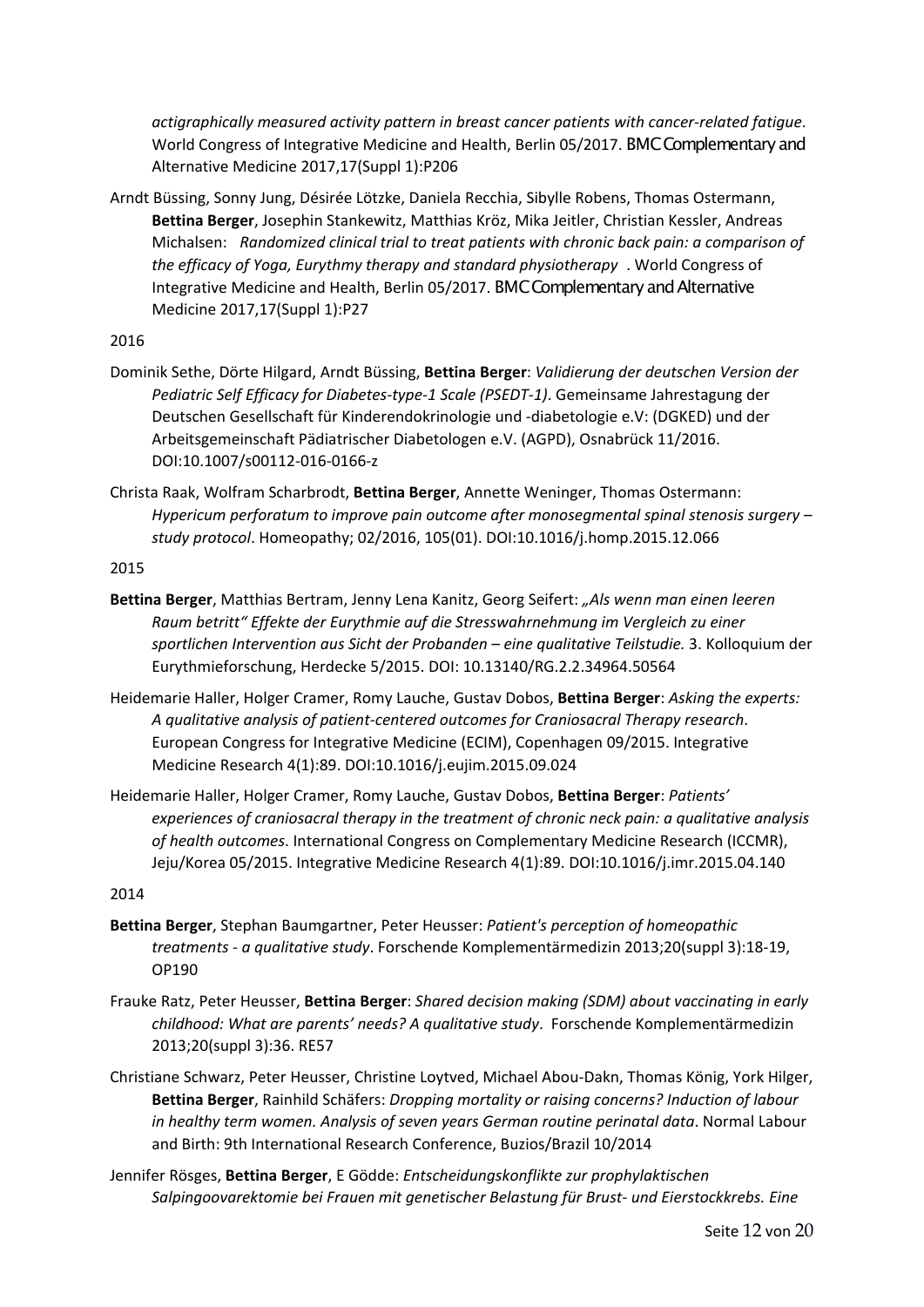*Interviewstudie unter besonderer Berücksichtigung des Erlebens des Fertilitätsverlustes*. Senologie - Zeitschrift für Mammadiagnostik und -therapie 05/2014. DOI:10.1055/s-0034- 1375462

Anna Boning, Aurelia Karutz, Jan Vagedes, **Bettina Berger**, David Martin: *The effects of rhythmical massage therapy and heart rate variability-biofeedback on primary dymenorrhea. A qualitative study*. European Society for Paediatric Endocrinology, 53rd Annual ESPE Meeting 9/2014;82

#### 2013

- Stephan Palmowski, Müller D, Anna Passon, Stefanie Stock, **Bettina Berger**: *Voraussetzungen für die Implementierung eines Curriculums zur EbM-Kompetenzentwicklung für Patientenberater und Patientenvertreter*. Entscheiden trotz Unsicherheit, M0193, 14. Jahrestagung - Deutsches Netzwerk Evidenzbasierte Medizin, Entscheidungshilfen und Umsetzung, Berlin 03/2013. DOI:10.3205/13ebm031
- Stefan Palmowski, D. Müller, Anna Passon, Stephanie Stock, **Bettina Berger**: *Curriculums zur EbM-Kompetenzentwicklung für Patientenberater und Patientenvertreter*. Workshop, Entscheiden trotz Unsicherheit, M0193, 14. Jahrestagung - Deutsches Netzwerk Evidenzbasierte Medizin, Entscheidungshilfen und Umsetzung, Berlin 03/2013. DOI:10.3205/13ebm074
- Frauke Ratz, Peter Heusser, **Bettina Berger**: *Shared Decision Making (SDM) about vaccinating in early childhood: What are parents' needs? A qualitative study*. European Conference of Integrative Medicine, Berlin 10/2013
- Anna Böning, Aurelia Karutz, Jan Vagedes, David Martin, **Bettina Berger**: *The effects of rhythmical massage therapy and heart rate variability-biofeedback on Dysmenorrhea. The qualitative arm of a randomized controlled study*. European Conference of Integrative Medicine, Berlin 10/2013
- Christiane Schwarz, Christine Loytved, Rainhild Schäfers, Kerstin Furkert, **Bettina Berger**, Peter Heusser: *Does induction of labour at and beyond 41+0 reduce perinatal mortality?* Normal Labour and Birth Research Conference, Grange-over-Sands 06/2013
- Kerstin Furkert, Christiane Schwarz, **Bettina Berger**, Peter Heusser: *To induce or to wait? Development of an evidence-based decision aid for pregnant women. First steps of a complex intervention*. Normal Labour & Birth Research Conference, Grande-over-Sands UK. 06/2013
- Christiane Schwarz, Michaela Michel-Schuldt, Kerstin Furkert, **Bettina Berger**, Peter Heusser: *Leitlinienbewertung mit AGREE II als Teil einer komplexen Intervention: Entwicklung einer Entscheidungshilfe zur Geburtseinleitung bei Terminüberschreitung*. Entscheiden trotz Unsicherheit, M0193, 14. Jahrestagung - Deutsches Netzwerk Evidenzbasierte Medizin, Entscheidungshilfen und Umsetzung, Berlin 03/2013. DOI:10.3205/13ebm052

- **Bettina Berger**, Anja Gerlach, Anke Steckelberg, Stephanie Stock: *Implementierung des Patientenkompetenztrainings in Deutschland.* M0161, Komplexe Interventionen – Entwicklung durch Austausch, 13. Jahrestagung des Deutschen Netzwerks Evidenzbasierte Medizin, Patienteninformation und -beteiligung, Hamburg 03/2012. DOI:10.3205/12ebm0957
- **Bettina Berger**, Simone Steinhausen, Fülop Scheibler, Edmund Neugebauer: *Entwicklung und Implementierung einer Entscheidungshilfe (EH) zur Therapie des Bandscheibenvorfalls als komplexe Intervention im klinischen Setting).* M0161, Komplexe Interventionen – Entwicklung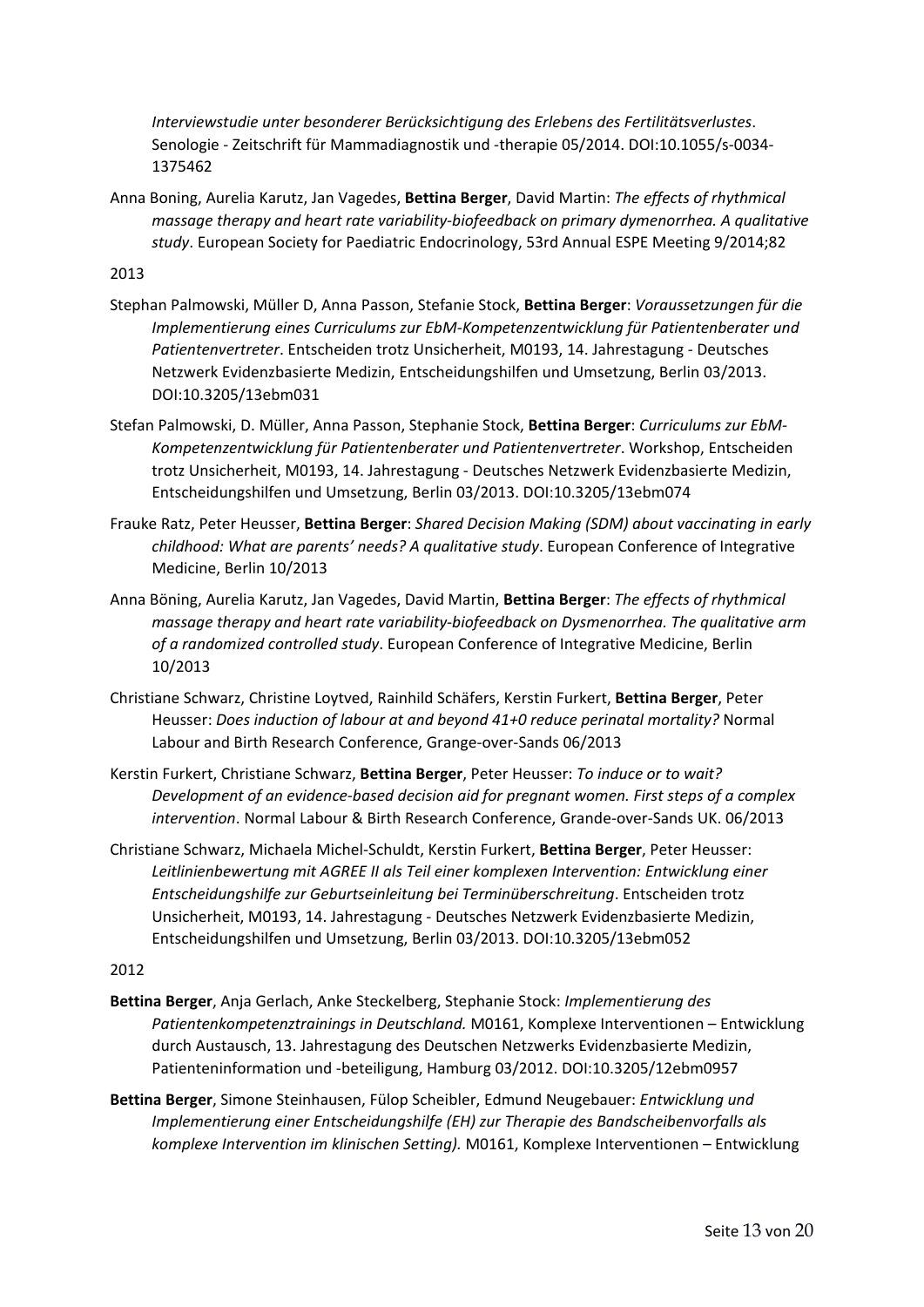durch Austausch, 13. Jahrestagung des Deutschen Netzwerks Evidenzbasierte Medizin, Patienteninformation und -beteiligung, Hamburg 03/2012. DOI:10.3205/12ebm109

- Romy Lauche, Holger Cramer, Heidemarie Haller, Frauke Musial, Jost Langhorst, Gustav Dobos, **Bettina Berger**: *Mein Körper schrumpft: Der Einfluss des traditionellen Schröpfens auf die Körperwahrnehmung bei Patienten mit chronisch unspezifischen Nackenschmerzen*. Deutscher Schmerzkongress, Mannheim 10/2012
- Birgt Franzel, Peter Heusser, Romy Lauche, Martina Schwiegershausen, **Bettina Berger**: *Metaethnography: the perspective of patients choosing alternative and complementary medicine regarding individualized medicine and integrative care*. International Conference of Integrative Medicine; BMC complementary and Alternative Medicine 06/2012; 12(1): P403. DOI:10.1186/1472-6882-12-S1-P403
- Holger Cramer, Romy Lauche, Heidemarie Haller, Gustav Dobos, **Bettina Berger**: *Becoming aware of your body: a qualitative study on yoga for chronic neck pain patients*. International Research Congress on Integrative Medicine and Health, Portland/USA; 5/2012; BMC complementary and alternative Medicine 12(S1): P403. DOI:10.1186/1472-6882-12-S1-P393
- Anna Passon, **Bettina Berger**, Fülöp Scheibler, Stefanie Stock: *Transparenz für Patienten fördern – Entscheidungskompetenz stärken. Befragung von Patientenvertretern und -Beratern zum Weiterbildungsbedarf in der Evidenz-basierten Medizin*. 11. Deutscher Kongress für Versorgungsforschung und 4. Nationaler Präventionskongress 09/2012; DMW-Deutsche Medizinische Wochenschrift 137 (S03): A245. DOI:10.1055/s-0032-1323408
- Anna Passon, **Bettina Berger**, Fülöp Scheibler, Stefanie Stock: *Transparenz für Patienten fördern – Entscheidungskompetenz stärken. Befragung von Patientenvertretern und -Beratern zum Weiterbildungsbedarf in der Evidenz-basierten Medizin.* M0161, Komplexe Interventionen – Entwicklung durch Austausch, 13. Jahrestagung des Deutschen Netzwerks Evidenzbasierte Medizin, Patienteninformation und -beteiligung, Hamburg 03/2012. DOI:10.3205/12ebm093

# 2011

- Romy Lauche, Holger Cramer, Heidemarie Haller, Frauke Musial, Jost Langhorst, Gustav J Dobos, **Bettina Berger**: *The influence of traditional cupping on the body image in patients with chronic non specific neck pain – a qualitative study*. European Congress for Integrative Medicine, Berlin 11/2011
- Romy Lauche, Holger Cramer, Heidemarie Haller, Frauke Musial, Jost Langhorst, Gustav Dobos, **Bettina Berger**: *My body shrinks – the influence of traditional cupping on the body image in patients with chronic non specific neck pain*. International Congress on Complementary Medicine Research (ICCMR), Chengdu/China 05/2011

# 2010

Jana Lemke, **Bettina Berger**, Marco Bischof, Harald Walach: *Komplementäre Medizin - Kulturwissenschaft - Heilkunde: Erfahrungen mit einem neuen berufsbegleitenden Studiengang*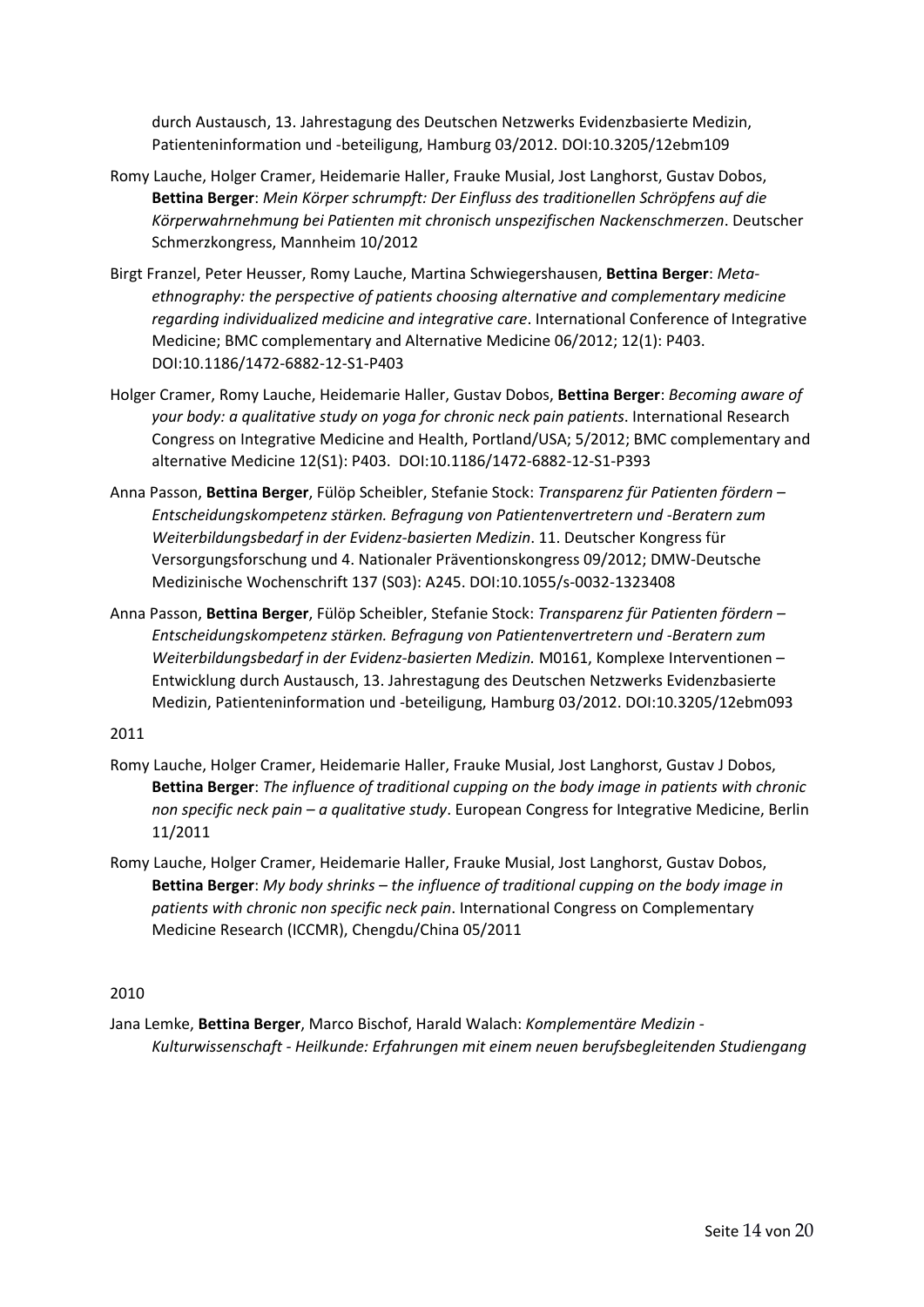*- Eine formative Evaluation*. Jahrestagung der Gesellschaft für Medizinische Ausbildung (GMA), Bochum 10/2010. DOC10gma114 /20100805

Arndt Büssing, **Bettina Berger**, W. Schnepp, Peter Heusser: *Development of an educational program on spirituality, health and coping for medical students, physicians and nurses*. European Journal of Integrative Medicine 12/2010; 2(4):221-222. DOI:10.1016/j.eujim.2010.09.102

# **Konferenzbeiträge ohne zitierfähiges Abstract (ab 2010)**

- **Bettina Berger**: *Validierung eines Instruments zur Reflexion der Eltern-Kindbeziehung in der mittleren Kindheit: Der Rubikonfragebogen*. Vortrag, Ruhrgebietskongress zur Kinder- und Jugendgesundheit, MedEconRuhr, Netzwerk der Gesundheitswirtschaft an der Ruhr, Essen 3/2019
- **Bettina Berger**, Bo Friedrichsen,Maria Kreye, Jakob Gruber, Andreas Fried, Christian Kühn, Ephraim Marco, Elvira Menne, Arndt Büssing, David Martin: *Multiprofessionelle Intervention zur Förderung herzgesunder Selbstmanagementfähigkeiten (MIFeSCH)*. Tag der Forschung der Universität Witten/Herdecke 01/2019
- **Bettina Berger**, David Martin, Arndt Büssing: *Validierung eines Instruments zur Reflexion der Eltern-Kindbeziehung: Der Rubikonfragebogen*. Tag der Forschung der Universität Witten/Herdecke 01/2019
- **Bettina Berger**, Arndt Büssing, David Martin, Andreas Michalsen, Thomas Remer: *Fasten für Menschen mt Typ 1 Diabetes. Machbarkeit und Sicherheit (FaMeD1)*. Tag der Forschung der Universität Witten/Herdecke 01/2019
- Arndt Büssing, Yvonne Beerenbrock, M. Gerundt, **Bettina Berger**: *Auslösende Faktoren geistlicher Trockenheit bei Ordens-Christen – Ergebnisse aus qualitativen Interviews*. Tag der Forschung der Universität Witten/Herdecke 01/2019
- Diana Köblös, Michael Rapp, **Bettina Berger**: *The effects of a 7-day Buchinger type fasting intervention on cognitive function in adults with and without Type 1 Diabetes mellitus*. Tag der Forschung der Universität Witten/Herdecke 01/2019
- Yvonne Beerenbrock, Juliane Böhme, Stephanie Herrlich, Lea Meyer, Sunnyi Mews, **Bettina Berger**, Arndt Büssing: *Tango Argentino bei Patienten mit Morbus Parkinson (PD). Auswirkungen auf das Motivationserleben*. Tag der Forschung der Universität Witten/Herdecke 01/2019
- Yvonne Beerenbrock, Lea Meyer, Juliane Böhme, Stephanie Herrlich, Sunnyi Mews, **Bettina Berger**, Arndt Büssing: *Tango Argentino bei Patienten mit Morbus Parkinson (PD). Auswirkungen auf das Körpererleben*. Tag der Forschung der Universität Witten/Herdecke 01/2019
- Yvonne Beerenbrock, Stephanie Herrlich, Lea Meyer, Juliane Böhme, Sunnyi Mews, **Bettina Berger**, Arndt Büssing: *Tango Argentino bei Patienten mit Morbus Parkinson (PD). Auswirkungen auf das Beziehungserleben aus der Sicht des nicht-Erkrankten*. Tag der Forschung der Universität Witten/Herdecke 01/2019
- Yvonne Beerenbrock, Sunnyi Mews, Lea Meyer, Juliane Böhme, Stephanie Herrlich, **Bettina Berger,** Arndt Büssing: *Tango Argentino bei Patienten mit Morbus Parkinson (PD). Auswirkungen auf die Paarbeziehung aus der Sicht des Erkrankten*. Tag der Forschung der Universität Witten/Herdecke 01/2019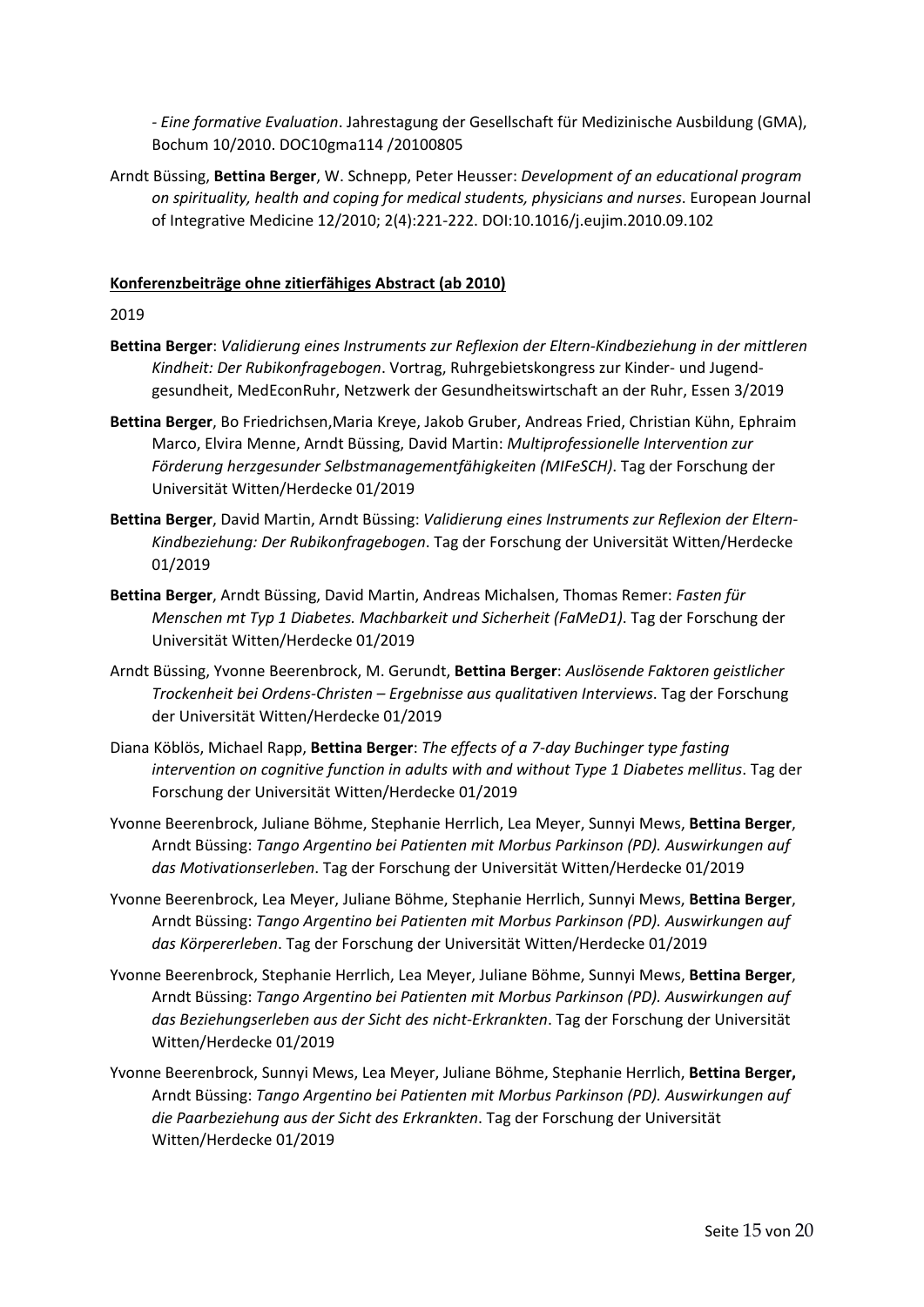2018

- **Bettina Berger**, M. Stümper-Brix, T. Willmeroth, M. Sam-Cobbah, Alfred Längler: *Kriterien der Initiative Babyfreundliche Kinderklinik und Babyfreundliche Geburtshilfe von WHO und UNICEF im Gemeinschaftskrankenhaus Herdecke (GKH) aus Sicht involvierter Mitarbeiter - Eine begleitende qualitative Studie*. Tag der Forschung der Universität Witten/Herdecke 01/2018
- Lea Meyer, D. Poier, **Bettina Berger**, Stephanie Herrlich, Juliane Böhme, Sunnyi Mews, Arndt Büssing: *Auswirkungen des Tango-Argentino-Tanzens auf das subjektive Körpererleben bei Personen mit M. Parkinson – Eine qualitative Untersuchung*. Tag der Forschung der Universität Witten/Herdecke 01/2018

2017

- **Bettina Berger**: *Qualitative research methods in complementary and integrative medicine*. Precongress workshop: World Congress Integrative Medicine and Health, Berlin 05/2017
- **Bettina Berger**: *Fasten bei Type 1 Diabetes mellitus - ein Case Report.* 17. Fastenärztekongress der ÄGHE "Heilfasten: Original belassen, supplementieren, imitieren" - Internationaler Kongress der Ärztegesellschaft für Heilfasten und Ernährungsmedizin" 06/2017

2016

- **Bettina Berger**, Axel Föller-Manicini, David Martin, Peter Heusser: *Das Rubikonkonzept in der Waldorfpädagogik und seine empirische Überprüfung*. Tag der Forschung der Universität Witten/Herdecke 05/2016
- Dominik Sethe, Dörte Hilgard, Arndt Büssing, **Bettina Berger**: *Validierung der deutschen Version der Pediatric Self Efficacy for Diabetes Type 1 Scale (PSEDT-1).* Gemeinsame Jahrestagung der Deutschen Gesellschaft für Kinderendokrinologie und –diabetologie e.V. (DGKED) und der Arbeitsgemeinschaft Pediatrischer Diabetologen (AGPD), Osnabrück 11/2016

- **Bettina Berger**, Axel Föller-Mancini, David Martin: *The concept of "Rubicon" and it's empirical verification.* 4. Wissenschaftliche Tagung Anthroposophischen Medizin, Leiden 06/ 2014
- Christiane Schwarz, Rainhild Schäfers, Peter Heusser, Christine Loytved, **Bettina Berger**: *Saving babies? Induction of labour in healthy woman at and beyond term: Analysis of seven years*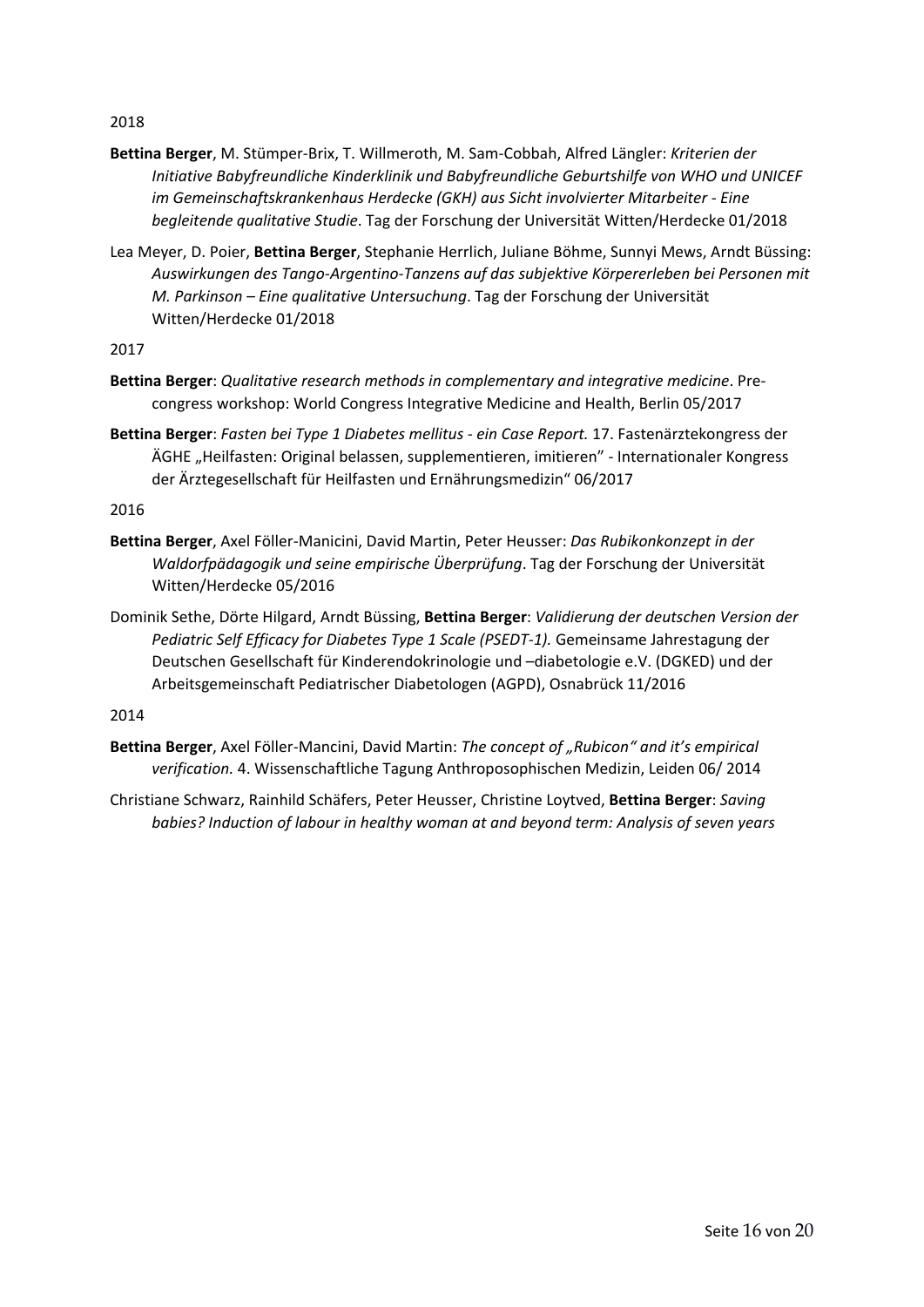*German routine perinatal data*. Normal labour and birth research conference, Rio de Janeiro 10/2014

- Christiane Schwarz, Peter Heusser, Rainhild Schäfers, Christine Loytved, **Bettina Berger**: *Induction of labour at and beyond term-saving babies or not?*. The International Confederation of Midwives. ICM 30th Triennial Congress Prague 06/2014
- Dominik Sethe, Dörte Hilgard, **Bettina Berger**, C. Heckmann: *Anthroposophische Kinder- und Jugenddiabetologie Abbildung und Evaluation eines Schulungsprogramms*. Forschungstag des Forschungs- und Lehrzentrums am Gemeinschaftskrankenhaus Herdecke 11/2014

2012

- **Bettina Berger**: *Welche Kompetenzen brauchen Patienten?* Vortrag, Komplexe Interventionen Entwicklung durch Austausch, 13. Jahrestagung des Deutschen Netzwerks Evidenzbasierte Medizin, Patienteninformation und -beteiligung, Hamburg 03/2012
- Dominik Sethe, Dörte Hilgard, C. Heckmann, **Bettina Berger**: *Anthroposophische Kinder- und Jugenddiabetologie Abbildung und Evaluation eines Schulungsprogramms*. Eröffnung des Forschungs- und Lehrzentrums Herdecke 12/2012
- Romy Lauche, Holger Cramer, Heidemarie Haller, Frauke Musial, Jost Langhorst, Gustav J Dobos, **Bettina Berger**: *Mein Rücken schrumpft: Der Einfluss des traditionellen Schröpfens auf die Körperwahrnehmung bei Patienten mit chronischen unspezifischen Nackenschmerzen*. Deutscher Schmerzkongress 2012
- Holger Cramer, Romy Lauche, Heidemarie Haller, Jost Langhorst, Gustav J Dobos, **Bettina Berger**: *Becoming aware of your body – a qualitative study on yoga for chronic neck pain patients*. 7th International Congress on Complementary Medicine Research 2012
- Brigitte Franzel, Martina Schwiegershausen, Romy Lauche, Peter Heusser, **Bettina Berger**: Metaethnography: *Concepts of integrative and person-centred medicine from the perspectives of patients using complementary therapies*. 7th International Congress on Complementary Medicine Research 2012

# **6. Fortbildungsvorträge (ab 2010)**

2018

**Bettina Berger**: *Informationsbedarf und Handlungsoptionen aus Sicht der Eltern: Ergebnis einer wissenschaftlichen Studie.* Vortrag auf dem Kongress: Impfen - Selbstbestimmung oder Bürgerpflicht? Freiheit erhalten - Verantwortung leben, Verein "Ärzte für individuelle Impfentscheidung e.V." und der Bürger- und Patientenverband "Gesundheit Aktiv e.V.", Berlin 02/2018

2017

**Bettina Berger**: *Der Kairos aus der Patientenperspektive: Die zeitliche Dimension des Selbstbestimmungsrechts akut und chronisch Kranker*. Dialogforum Pluralismus in der Medizin: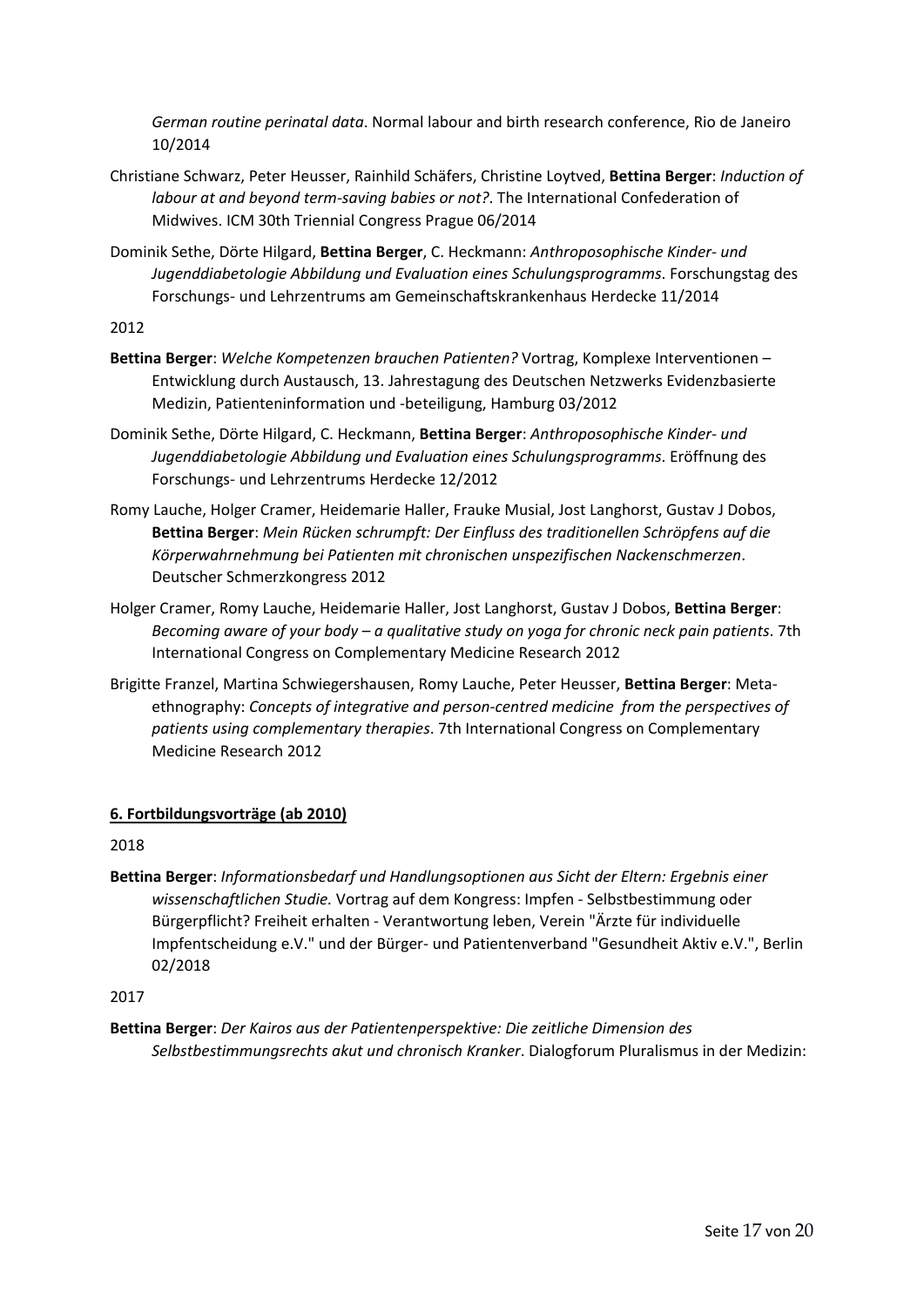Zur Bedeutung der Zeit in der Medizin – für eine zeitliche Kultivierung der Patient-Arzt-Begegnung, Symposium in der Kassenärztlichen Bundesvereinigung (KBV), Berlin 02/2017

2016

- **Bettina Berger**: *Der Rubikon von Rudolf Steiner - eine wissenschaftliche Annäherung.* Vertiefungswoche Menschenkunde Kolisko-Akademie, Filderstadt 05/2016
- **Bettina Berger**: *Rubikonvorträge* an 29 Waldorfschulen in Deutschland im Rahmen der Datenerhebung für die Validierungsstudie
- **Bettina Berger**: *Das Rubikonkonzept*. Interne Fortbildung für Lehrer der Ita-Wegman-Schule am Gemeinschaftskrankenhaus Herdecke 02/2016
- **Bettina Berger**, Silke Schwarz, Till Flury, David Martin: *Das Rubikonkonzept bei Rudolf Steiner und seine empirische Überprüfbarkeit*. Forschungswerkstatt auf der Internationalen Jahrestagung der Medizinischen Sektion am Goetheanum, "Der Ätherleib als Quelle der Entwicklungskräfte: Heilungsprozesse der Substanzverwandlung im Schicksal in der Selbsterziehung", Dornach 09/2016

2015

- **Bettina Berger**: *Mehr Raum für Eigensinn - Arzt-Patientenbeziehung auf Augenhöhe*. Frankfurter Vortrag AIDS-Hilfe Frankfurt 02/2015
- **Bettina Berger**: *Mehr Raum für Eigensinn als HIV-Patient*. Vortrag in der AIDS-Hilfe Dortmund 09/2015
- **Bettina Berger**: *Evidenzbasiert – Präferenzbasiert - Wie passt das zusammen?* Vortrag auf dem Symposium von Gesundheit aktiv "Wirkt Medizin erst, wenn sie auch gewollt wird?", Berlin 06/2015
- **Bettina Berger:** *The Rubikon concept of Rudolf Steiner and its empirical verification*. Vortrag bei der Tagung der Pädagogische Sektion am Goetheanum und IASWECE: Übergänge in der Kindheit von der Geburt bis 14: Bedeutung, Herausforderung, Konsequenzen - Aufgaben für Erzieher und Lehrer, Internationale Tagung am Goetheanum, Dornach 04/2015
- **Bettina Berger**: *Neue Ängste in der mittleren Kindheit. Vorstellung des Rubikonforschungsprojektes*. Vortrag auf dem Kongress "Die Entwicklung unserer Kinder" des Bundes der Freien Waldorfschulen, Dortmund 10/2015
- **Bettina Berger**, David Martin: *Die mittlere Kindheit – Chancen und Herausforderungen*. Vortrag auf dem Festsymposium der Kinderendokrinologie der Kinderabteilung des Gemeinschaftskrankenhauses Herdecke 02/2015
- **Bettina Berger**, Dominik Sethe: *Der Blick von aussen: Evaluation des Herdecker Schulungsprogrammes*. Vortrag auf dem Festsymposium der Kinderendokrinologie der Kinderabteilung des Gemeinschaftskrankenhauses Herdecke 02/2015

2014

**Bettina Berger**: *Mit wissenschaftlichen Ergebnissen umgehen – 10 Dinge, die für Patientenorganisationen wichtig sind*. Pre–Conference Warm up-Workshop, Careum Congress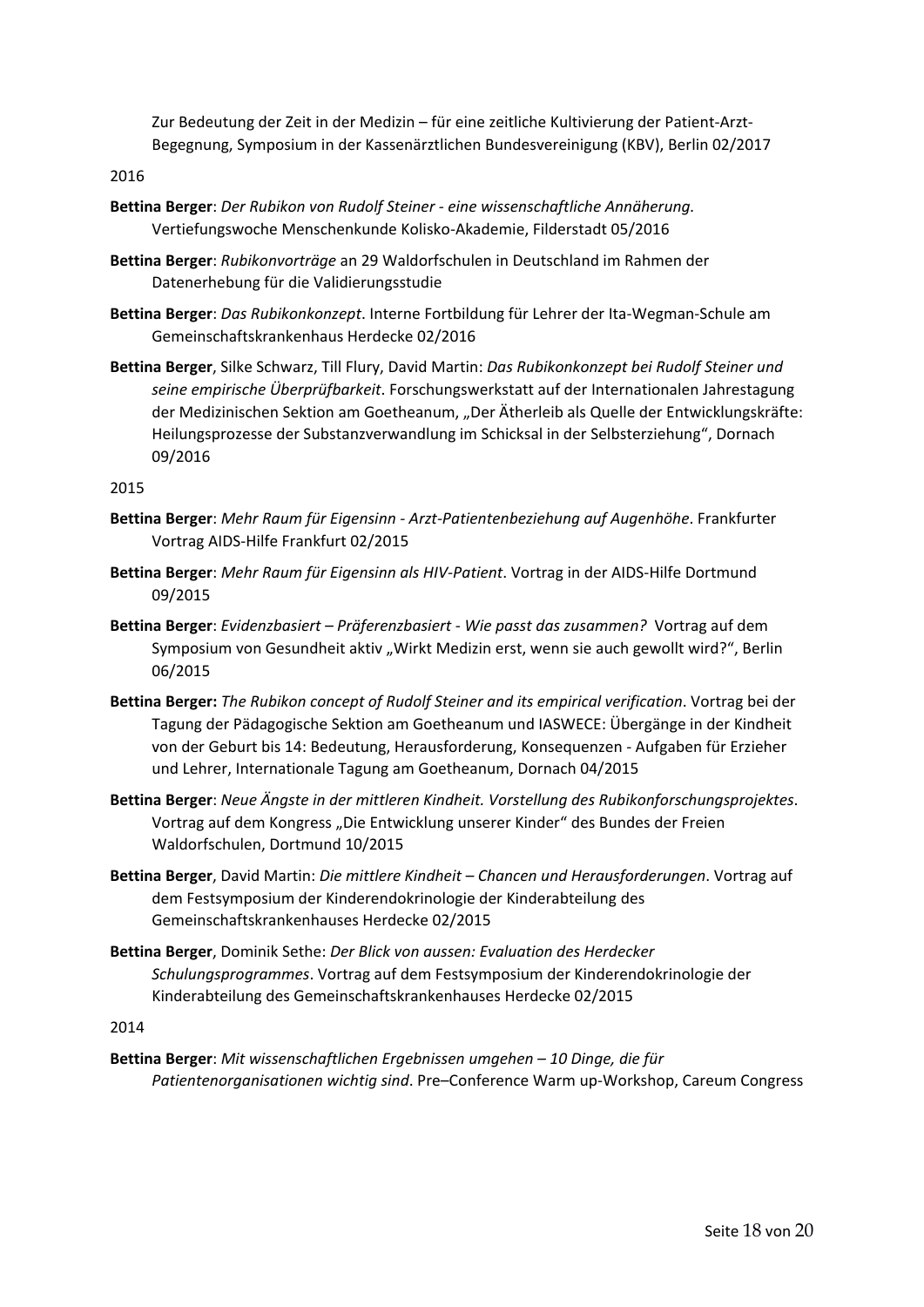2014 – 2nd ENOPE Conference "Machtfaktor Patient 3.0" Patienten verändern das Gesicht des Gesundheitswesens, Basel 03/2014

- **Bettina Berger**: *Möglichkeiten und Gefährdungen der Individualitätsentwicklung im Kontext medizinischer Betreuung.* Vortrag auf dem 3. Wittener Kolloquium für Humanismus, Medizin und Philosophie, "Die menschliche Individualität – verloren und neu gesucht", Witten 03/2014
- **Berger Berger**, Axel Föller-Mancini, David Martin: *The concept of "Rubicon" and it's empirical verification.* 4. Wissenschaftliche Tagung Anthroposophischen Medizin, Leiden 06/2014

2013

- **Bettina Berger**: *Kann der Mensch mit Diabetes mellitus wirklich sein eigener Arzt sein?* Vortrag in der Sektion Soziologie meets Diabetologie auf der Tagung der Deutschen Diabetesgesellschaft, Berlin 11/2013
- **Bettina Berger**: *Warum sind Zahlen so wichtig? Zur Bedeutung von evidenzbasierten Patienteninformationen und Entscheidungshilfen*. Frauengesundheitszentrum Salzburg 04/2013

- **Bettina Berger**: *"Raum für Eigensinn" - Patientenkompetenz als Weg zur eigenen Therapie.* Workshop - Gesundheitskongress der DAMID, Dortmund 9/2012
- **Bettina Berger**: *"Anforderungen zur Einbettung von Entscheidungshilfen in kommunikative*  Strukturen". Vortrag in der Session "Der Patient im Mittelpunkt: Informierte Entscheidungsfindung" auf der Tagung der GAA und des Netzwerkes für Versorgungsforschung e.V., Köln 10/2012
- **Bettina Berger**, Fülop Scheibler, Edmund Neugebauer: *Wie können Patienten besser einbezogen werden?* Workshop WS 2 auf dem Kongress Chirurgie ist mehr als Operieren, gemeinsame Tagung der CAQS, CAAS, CAPM, CAIN der Deutschen Gesellschaft für Chirurgie, in Zusammenarbeit mit der Deutschen Gesellschaft für Klinisches Prozessmanagment, Berlin 9/2012
- **Bettina Berger**, Peter Heusser: *Kann die Forschungsmethodik die Patientenkompetenz beeinflussen?* Vortrag auf dem Internationalen Wissenschaftskongress Anthroposophische Medizin, Berlin 3/2012
- **Bettina Berger**, Axel Föller Mancini: *Kann das Rubikonkonzept das Verständnis der entwicklungspsychologischen Aufgaben in der mittleren Kindheit erweitern – erste Ergebnisse*